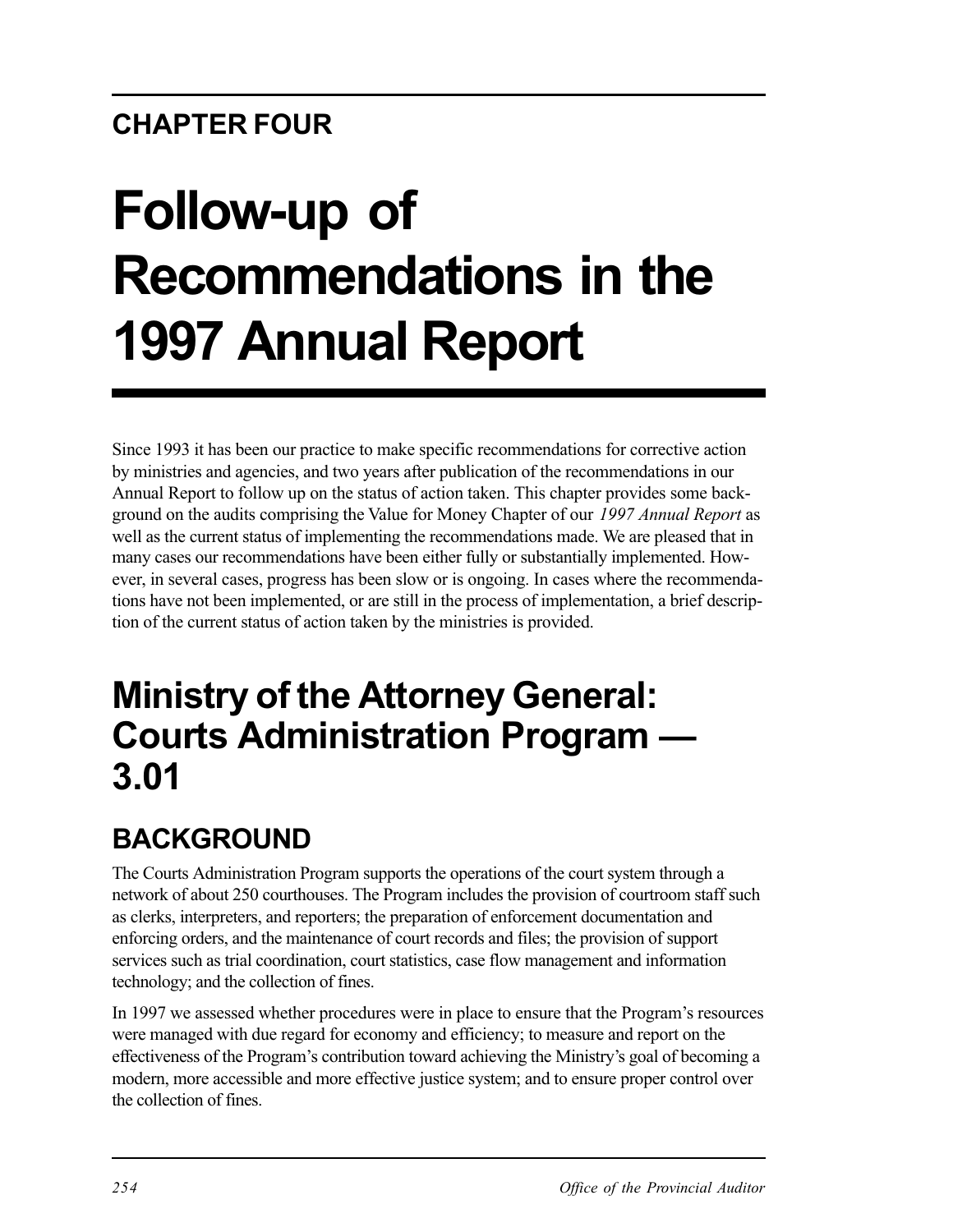# **CURRENT STATUS OF RECOMMENDATIONS**

The status of actions taken on our recommendations is as follows:

## *ACCOUNTABILITY*

#### **Recommendation**

*To help the justice system function more effectively, the Ministry and the Judiciary should ensure that reform of the management of court services clearly establishes accountability and responsibility for achieving desired results.* 

#### **Current Status**

A project steering committee is currently finalizing proposals for governance structures, reporting mechanisms and organizational structures. The Ministry is continuing its consultation with the Judiciary to develop accountability mechanisms.

According to the Ministry, the implementation of case management will support these mechanisms.

## *BACKLOGS*

#### **Recommendation**

*To more effectively deal with backlogs, the Ministry should work with the Judiciary:* 

- *• to systematically collect and analyze information on the progress of court cases, such as the amount of time taken by each stage of a case and the reasons for the delays; and*
- *• to develop approaches for making use of that information in monitoring and preventing delays.*

#### **Current Status**

The Ministry has taken two approaches to resolve the backlog of pending cases. In the short term, the Ministry conducted a blitz in the six most clogged courts with the cooperation of those involved in the process. The Ministry reports that the total number of charges pending has been reduced by 27.5 % from November 1996 to November 1998, and, in the six backlogged sites, the charges pending over eight months have been reduced by 53%. For the long term, the Criminal Justice Review Committee released a report in early 1999 which recommended practical solutions to increase the efficiency of the criminal courts, further reduce the delay in bringing matters to trial and shorten trials.

### *CASE INFORMATION*

#### **Recommendation**

*Given that the Integrated Justice Technology Project is not expected to produce better information for a number of years, the Ministry should work together with the Judiciary in the interim to identify what information is necessary and can be provided to the courts to improve case flow and case management.*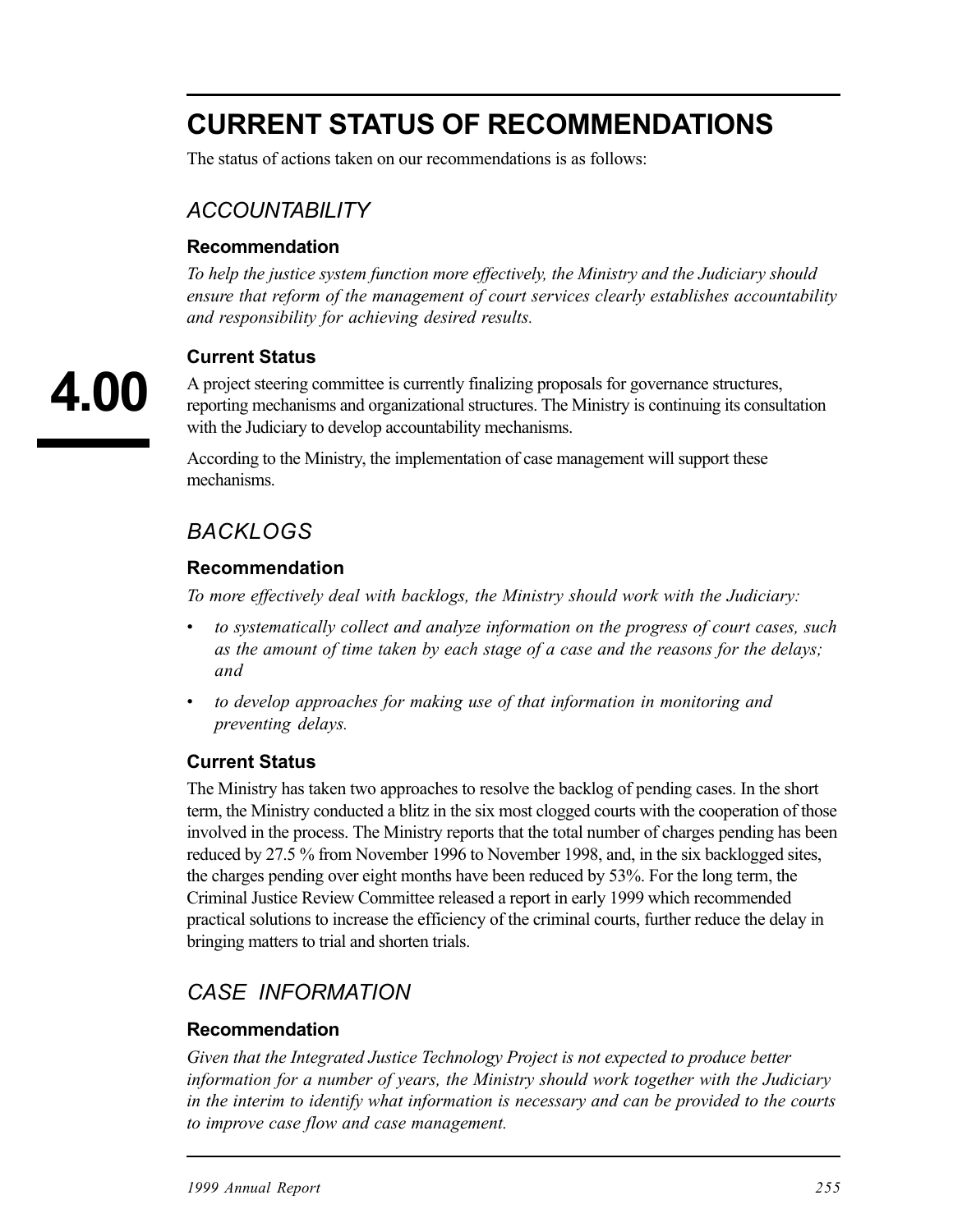#### **Current Status**

In the interim, Court Services Division developed case flow management systems for Toronto and Ottawa. These systems are used to assist with scheduling and to record information of cases, parties/lawyers, documents, events, time standards (deadlines for stages of litigation) and historical information (an amalgamation of all the above information).

The Integrated Justice Project is scheduled to commence implementation of a province-wide case management system in late 1999 and is expected to be complete in 2001.

## *FINANCIAL INFORMATION*

#### **Recommendation**

*To improve financial information for resource management, planning and decision making, the Ministry should:* 

- *• establish costing benchmarks and collect information for assessing the economy and efficiency of its services and activities; and*
- *work with participants in the justice system to determine what information is needed to assess the costs of achieving desired results and how it could be collected.*

In addition, the Ministry should include a component for collecting cost information in *its system development initiatives.* 

#### **Current Status**

A management information system project was established to ensure that necessary management information tools are in place to support the legal system in future. To date, a Financial Information Tool, a Salary Management System, and executive Management Information Report and Business Intelligence software products have been implemented.

The Ministry indicated it has implemented a costing benchmark to account for the acquisition and usage of information technology.

## *MEASURING AND REPORTING ON PROGRAM EFFECTIVENESS*

#### **Recommendation**

*The Ministry, together with the Judiciary, should improve the measures of effectiveness which contribute to a modern, more accessible and more effective justice system by:* 

- determining which of the effectiveness attributes are most relevant for its operations; *and*
- developing program-specific performance indicators and targets against which the *achievement of results can be measured.*

#### **Current Status**

Various measures are being developed at corporate and program levels by the Judiciary and other stakeholders on an ongoing basis. The Ministry indicated that such measures will be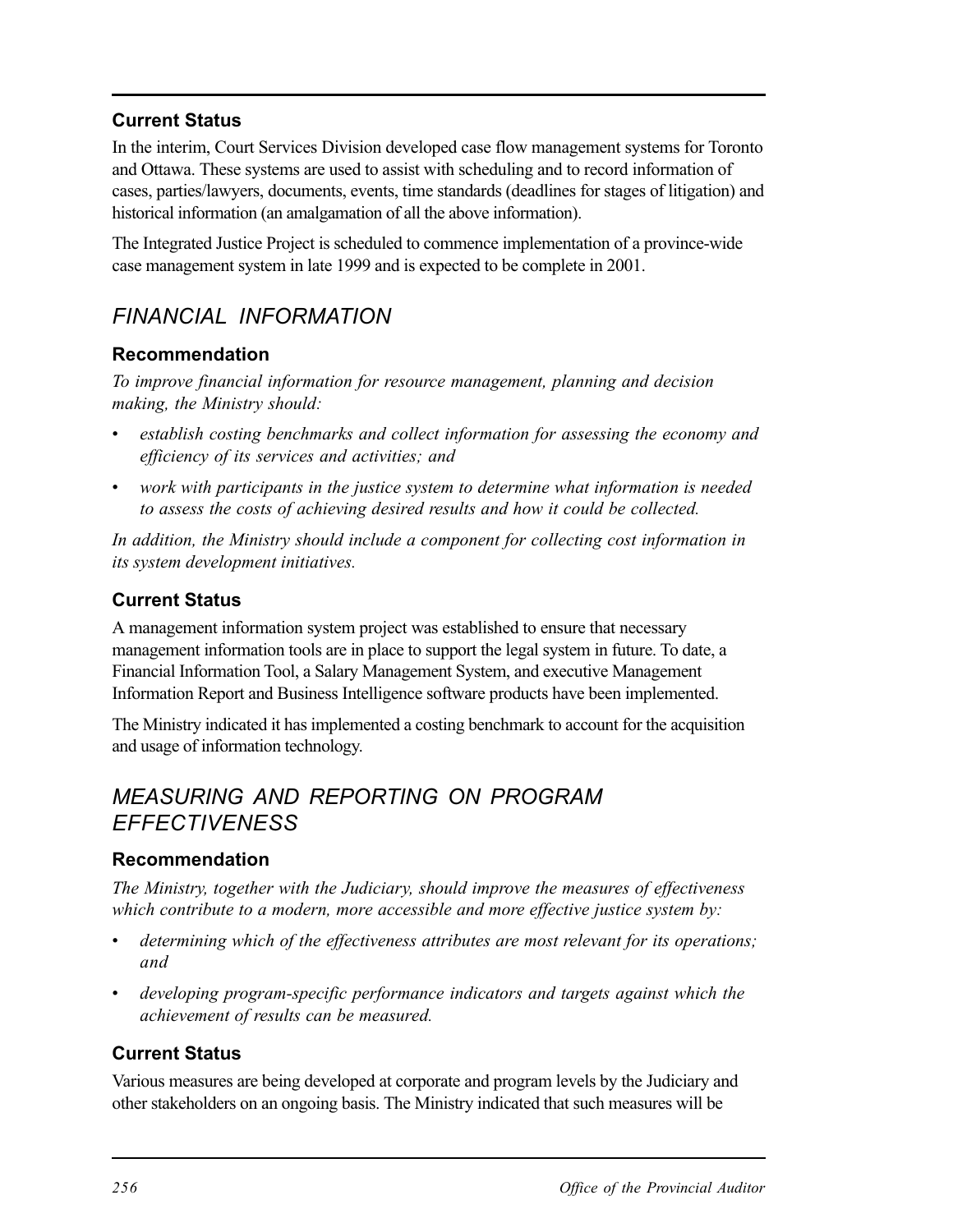accompanied by indicators and targets to monitor progress and reflect how well the Ministry meets its performance objectives.

## *COLLECTION OF FINES – TIMELINESS OF COLLECTION*

#### **Recommendation**

*To help ensure that fines are promptly collected, the Ministry should work with the Central Collection Service:* 

- *• to clearly establish the roles and responsibilities for monitoring the collection of fines in its Memorandum of Understanding with the Central Collection Service; and*
- *to improve procedures so that overdue fines can be more promptly transferred.*

# **Current Status**

To date, the Ministry has entered into a service level agreement with a new unit, the Collection Management Unit, which manages five private collection agencies' collection of outstanding *Criminal Code* and *Provincial Offences Act* fines. A new information system is to be implemented by the Collection Management Unit to improve the current reporting limitations.

## *COLLECTION OF FINES – INFORMATION ON OVERDUE ACCOUNTS*

#### **Recommendation**

*To improve the collection of fines, the Ministry should modify its system for tracking fines so that fines can be identified both by case number and the identity of the person owing the fine.* 

#### **Current Status**

The Ministry is currently developing a new criminal case management system which includes a specification that allows charges to be tracked by individual.

## *COLLECTION OF FINES – ENFORCEMENT MEASURES*

#### **Recommendation**

*To improve the rate of fine collection, the Ministry should work with the Central Collection Service to assess the merits of implementing measures to more vigorously pursue overdue fines.* 

#### **Current Status**

The transfer of the Ministry's fine collection activity together with the administration of the *Provincial Offences Act* to municipalities commenced in March, 1999. The Ministry will explore options and recommendations for collecting the remaining \$65,000,000 through a review of best practices in other jurisdictions.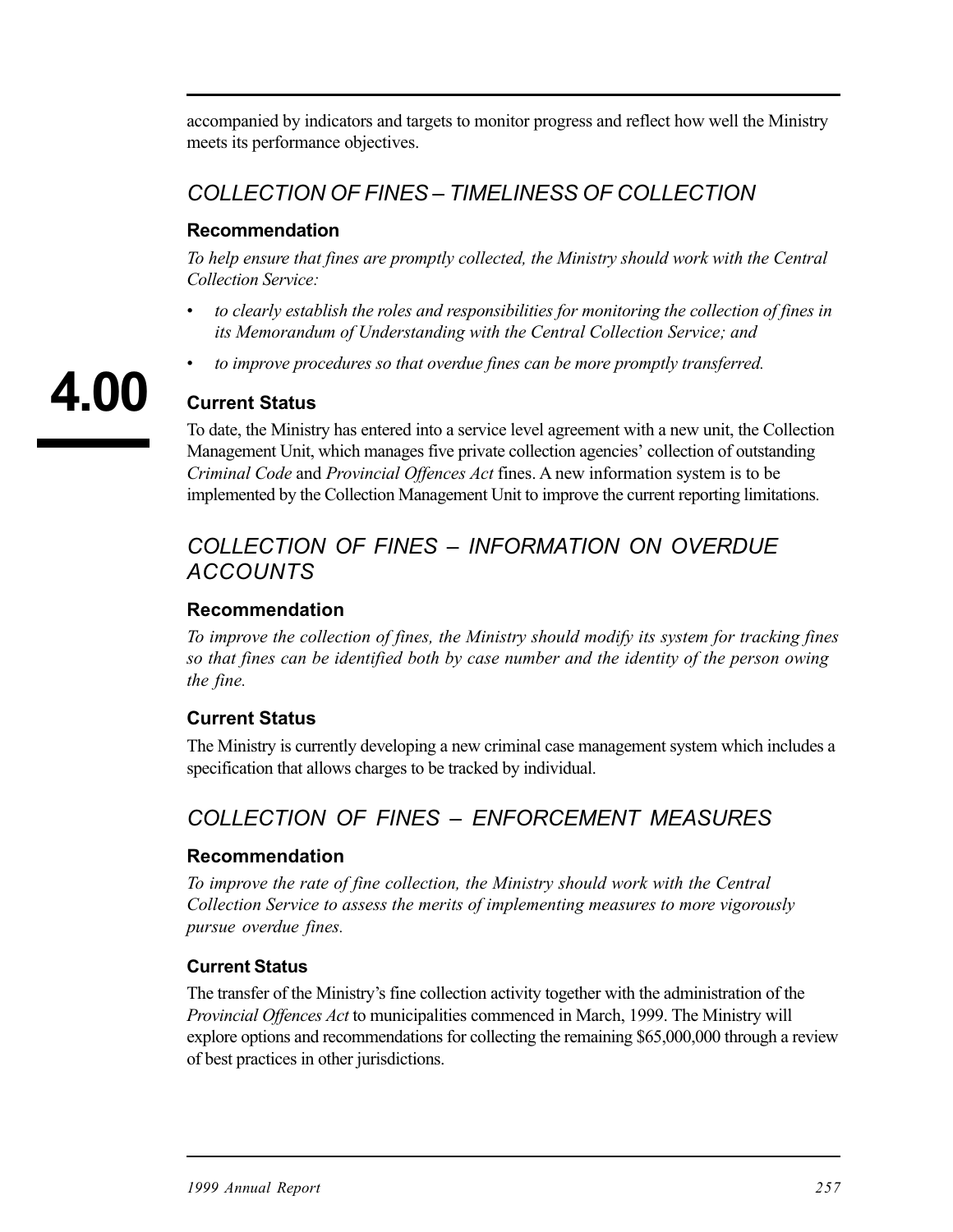# **Ministry of Citizenship, Culture and Recreation: Culture Activity — 3.02**

# **BACKGROUND**

The cultural activities of the Ministry of Citizenship, Culture and Recreation are designed to encourage the arts, support cultural industries, preserve Ontario's heritage, and advance the public library system. The Culture Division oversees cultural agencies and is responsible for the development of policies and the operation of programs in support of the arts, heritage, cultural industries and libraries.

In 1997 we assessed whether the Division had adequate procedures in place to ensure that cultural resources were managed with due regard for economy and efficiency. We also assessed whether the Division held cultural agencies accountable for their expenditure of public funds and whether procedures to measure and report on the effectiveness of cultural activities were adequate.

# **CURRENT STATUS OF RECOMMENDATIONS**

Recommendations relating to the following matters have been substantially implemented: program delivery, grant monitoring, library sector funding, library services review, agency accountability, the planning process and performance measurement and reporting.

With respect to our other recommendations, the status of action taken is as follows:

# *GRANT ELIGIBILITY*

#### **Recommendation**

*In order to ensure that only eligible recipients and costs are funded, the Ministry should establish procedures to ensure compliance with the requirements of the legislation and ministry policy.* 

#### **Current Status**

Our concerns regarding grant eligibility for cultural project grants have been substantially addressed. The Ministry is in the process of implementing our recommendation regarding grant eligibility as it relates to grants to community museums.

In the 1998/99 fiscal year, requests for funding from three museums were rejected due to noncompliance with the eligibility criteria and a further 23 museums had their grants reduced. In the 1999/2000 fiscal year, all museums will be measured against the *Standards for Community Museums*. Action will be taken to discontinue funding museums that fail to meet the standards. The Ministry has also undertaken to revise the program in 2000/2001 in consultation with the museum community.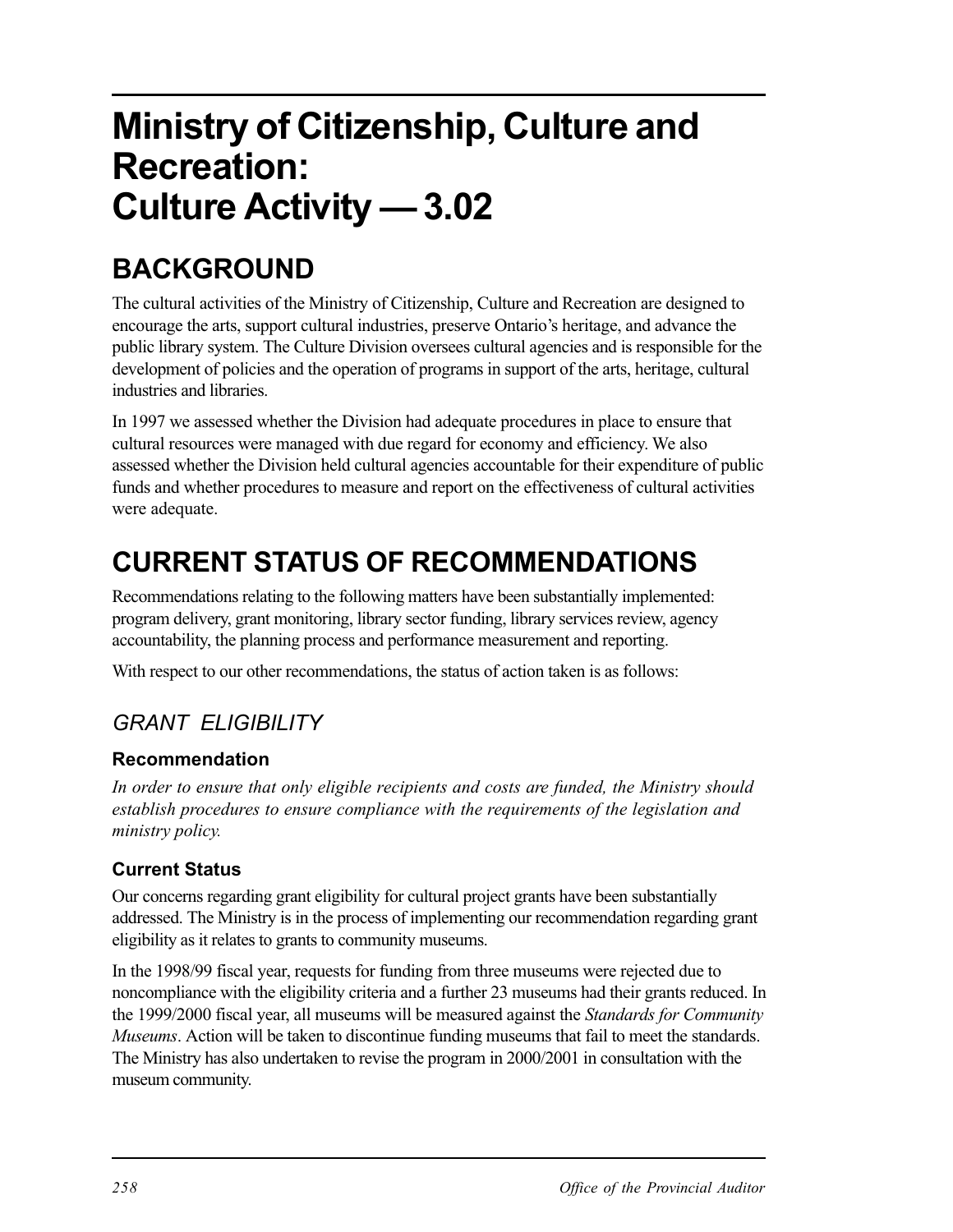## *PROGRAM FUNDING*

#### **Recommendation**

*To ensure that program funding is allocated on a more reasonable and equitable basis, the Ministry should periodically review the methods of funding and revise them where necessary.* 

#### **Current Status**

Our concerns regarding funding for cultural project grants have been substantially addressed.The Ministry is in the process of implementing our recommendation regarding program funding as it relates to grants to community museums. Through consultations with the museum community, the Ministry will be revising the program. The revised program will address inconsistencies in the allocation of funding and include rigorous measurement against updated standards. The revised grant program is scheduled to be implemented in the 2000/2001 fiscal year.

# **Ministry of Community and Social Services: Child and Family Intervention Program — 3.03**

# **BACKGROUND**

The Child and Family Intervention (CFI) program of the Ministry of Community and Social Services provides for a range of services designed to alleviate social, emotional and/or behavioral problems experienced by children and their families. Under provisions of the *Child and Family Services Act*, the program provides transfer payments to approximately 200 community-based agencies that deliver such services as psychiatric therapy, counseling, skills training and education, as well as residential services to children who require more intensive assistance. For the 1996/97 fiscal year, the Ministry's total funding of children's services was approximately \$1.3 billion, of which \$189 million related to the CFI program.

Our 1997 audit assessed whether the Ministry's administrative procedures were adequate to ensure that transfer payments to agencies were reasonable and satisfactorily controlled and whether the quality of services provided was monitored and assessed.

We found that the Ministry's administrative procedures required significant improvements to ensure that transfer payments to agencies are reasonable and satisfactorily controlled and the quality of services provided is monitored and assessed. As a result, we made a number of recommendations for improvements.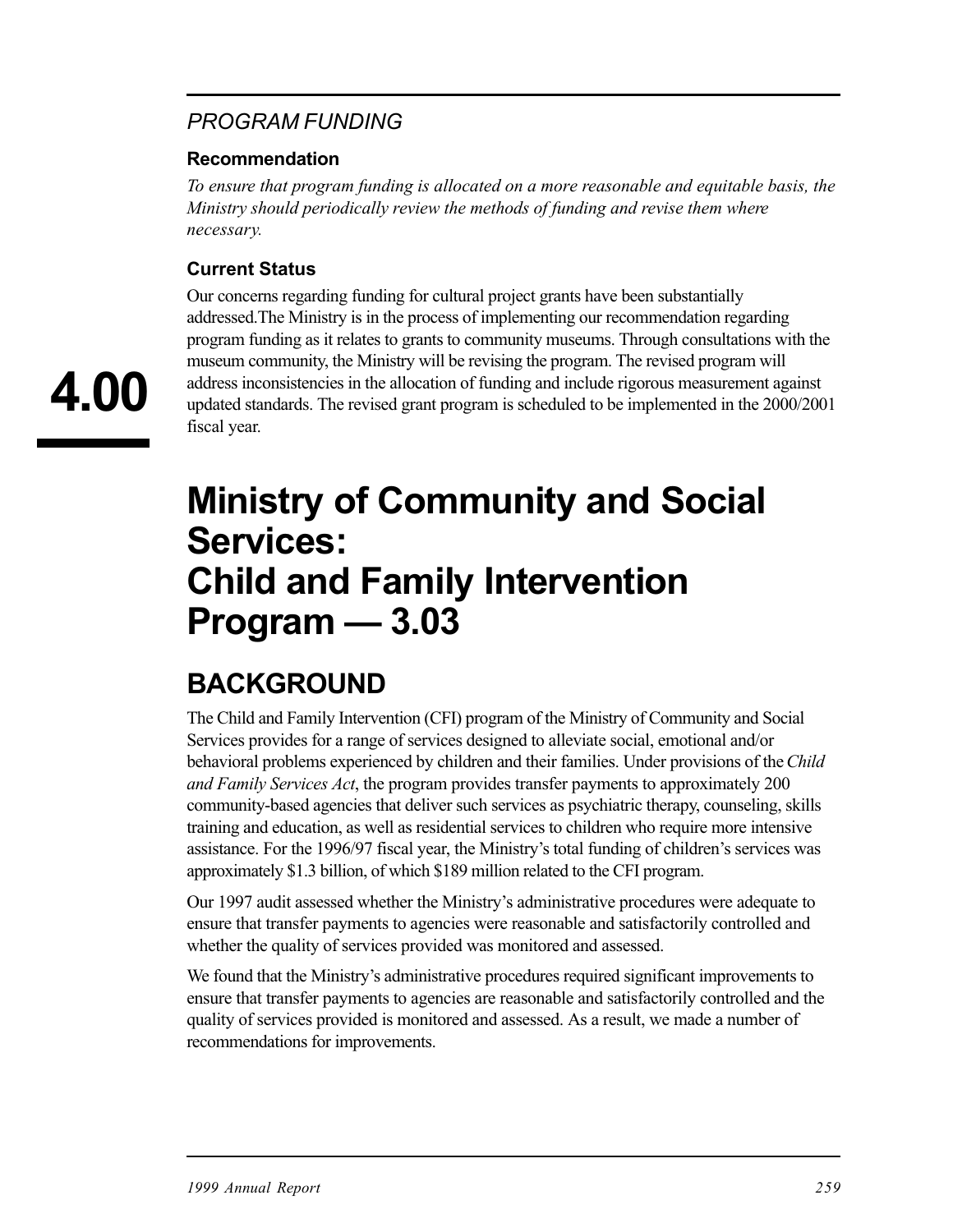# **CURRENT STATUS OF RECOMMENDATIONS**

The Ministry has made only limited progress toward implementing our recommendations. The status of the actions taken with respect to each recommendation is as detailed below.

# *AGENCY FUNDING AND BUDGET REQUESTS*

#### **Recommendation**

*To help provide an appropriate basis for making funding decisions and to help ascertain whether taxpayers' money is spent prudently, the Ministry should ensure that all agencies include sufficiently detailed and relevant information in their program budget submissions.* 

### **Current Status**

The Ministry advised us that minimum expectations for service design features had been developed and distributed to area offices in January 1998.

However, for the 1998/99 budget year, an internal review found that approximately two thirds of the agency budget requests had either not been received or had not been reviewed and approved by early 1999. This diminishes the value of any additional information that may have been received.

# *PROGRAM COST COMPARISONS*

#### **Recommendation**

*In order to help ensure that program funding is reasonable and appropriate for the services provided, the Ministry should:* 

- *• obtain sufficiently detailed information to establish criteria to assess program comparability; and*
- *• compare the costs of similar programs across the province. Significant cost variations should then be explained and justified.*

### **Current Status**

We were advised that a ministry research study on how resources were being used was completed in January 1998. An advisory group of stakeholders reviewed the findings and recommendations of the research study and issued its final report in December 1998. Both the original research study and the advisory group's final report is being reviewed by the Children's Services Branch, after which the formal ministry approval process will begin.

# *ANNUAL PROGRAM EXPENDITURE RECONCILIATIONS*

#### **Recommendation**

*To improve the effectiveness of the expenditure reconciliation process in assessing the reasonableness of expenditures and in supporting future funding decisions, the Ministry should ensure that the information submitted in the Annual Program Expenditure*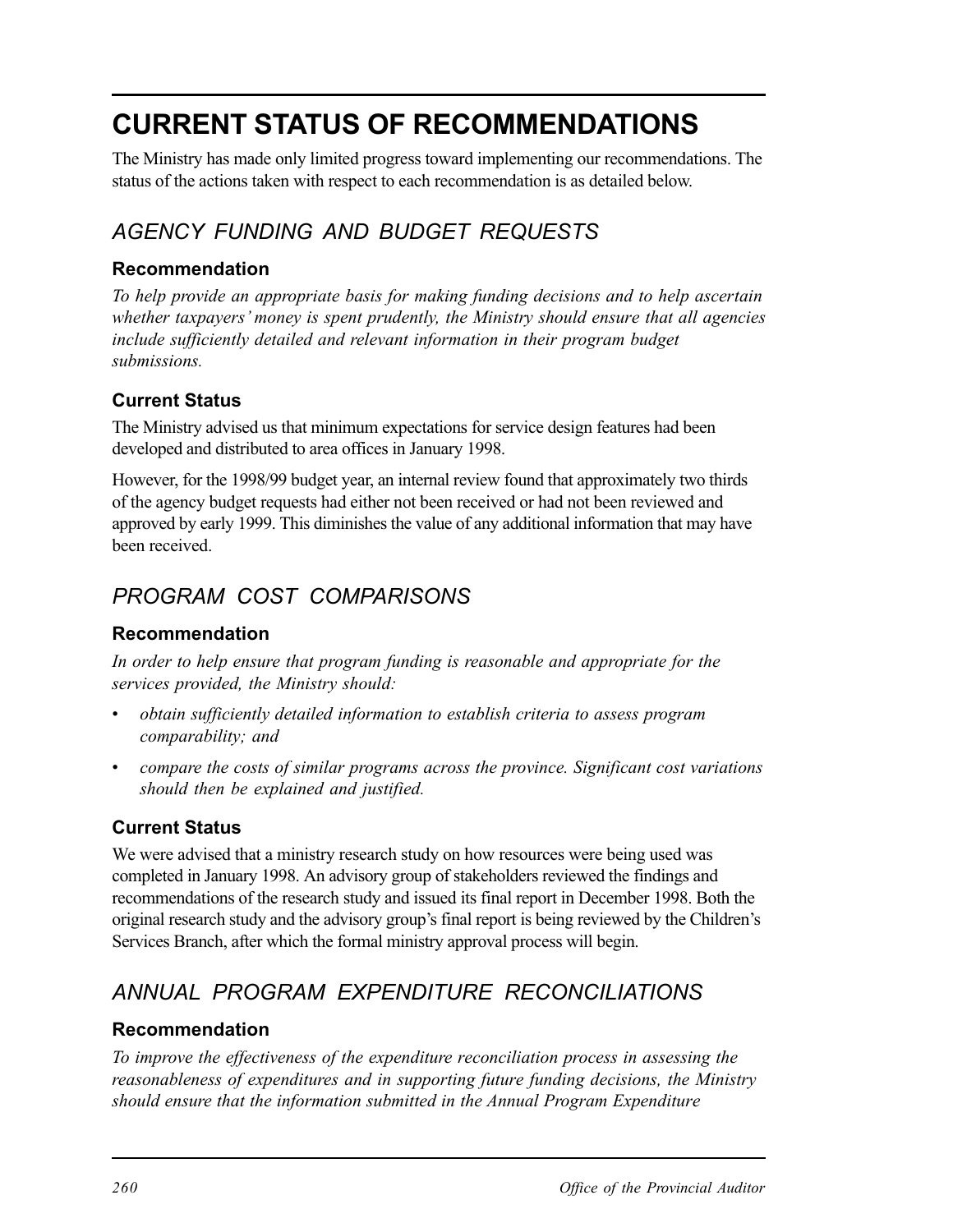*Reconciliations (APERs) and audited financial statements is sufficiently detailed to identify inappropriate or ineligible expenditures.* 

#### **Current Status**

The Ministry has given direction to its area offices with respect to the interpretation of and adherence to policies relating to APERs. This also included enhanced accountability for, and timely completion of, APERs.

We were advised by the Ministry that, provincially, approximately 90% of the 1997/98 APERs had been completed by July 1999.

## *SURPLUS RECOVERY*

## **Recommendation**

*The Ministry should review the agency funding arrangements that result in year-end expenditure surpluses and establish more effective procedures to recover these surpluses where appropriate.* 

#### **Current Status**

The Ministry's area offices have automated the APER status reports. In addition, ongoing support is provided to area offices with respect to the recovery and reallocation of surpluses according to local program needs. However, the Ministry was unable to provide us with information with respect to surplus amounts recoverable, recovered and outstanding from agencies by fiscal year.

## *PERFORMANCE MEASUREMENT*

#### **Recommendation**

*To improve the effectiveness of the Child and Family Intervention program, the Ministry should implement and monitor outcome indicators, some of which have already been developed.* 

#### **Current Status**

In January 1999, the Ministry issued draft guidelines for developing program-level performance measures. These measures were being revised based on feedback received from staff orientation/review sessions. The Ministry expected revised guidelines to be approved during 1999 and widely distributed thereafter.

# *QUALITY OF SERVICE*

#### **Recommendation**

*To help ensure that services provided by agencies are of an acceptable quality and represent value for money spent, the Ministry should establish standards for acceptable service quality and criteria for evaluation and periodically evaluate service quality with a view to identifying required corrective actions.*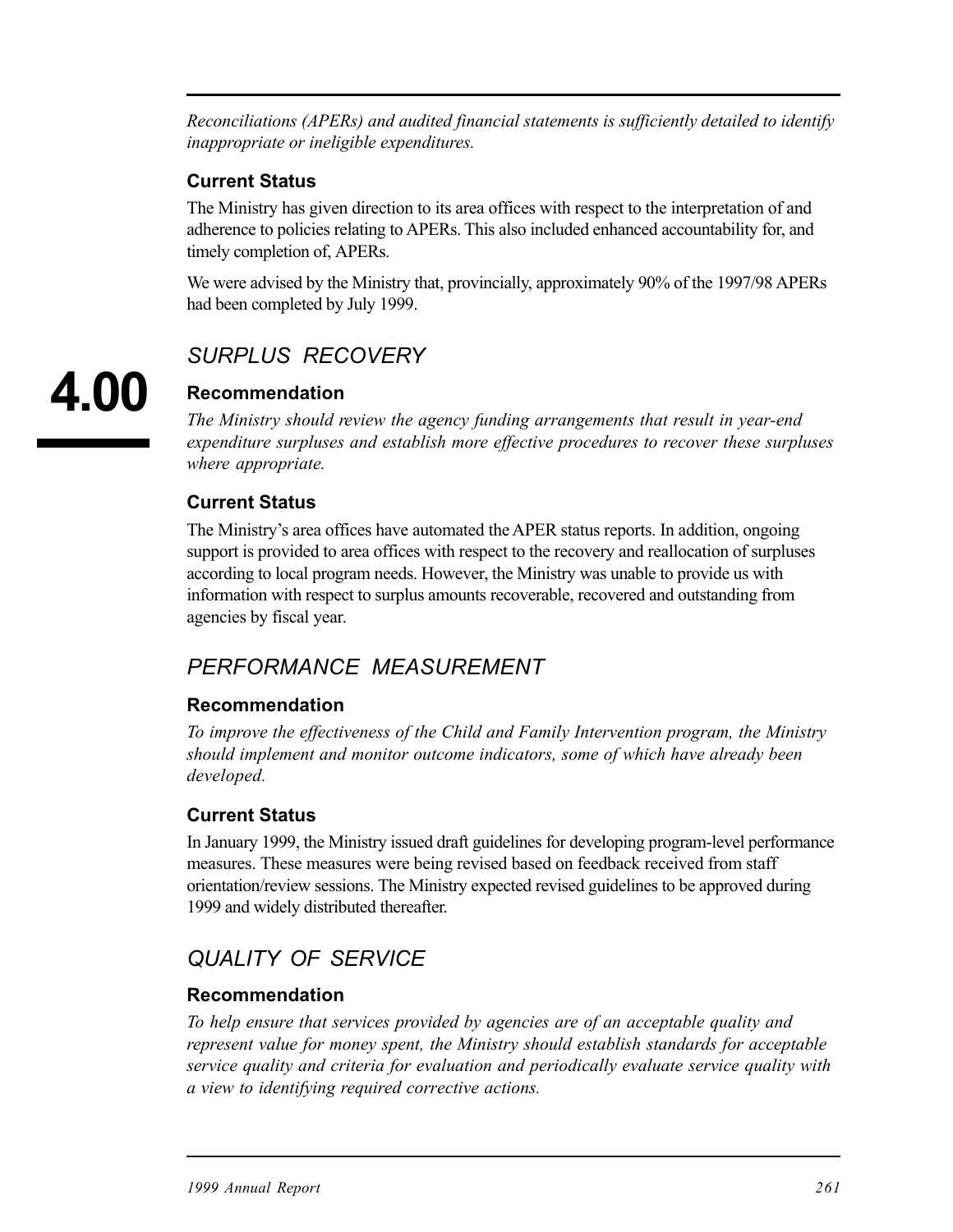#### **Current Status**

The Ministry has developed draft guidelines for developing program-level performance measures articulating how performance measures are to be integrated into service contracts and setting out roles and responsibilities for collecting and reporting data. The draft guidelines were being reviewed and the Ministry expected them to be approved during 1999.

## *MANAGEMENT INFORMATION*

#### **Recommendation**

*The Ministry should ensure that it obtains the information necessary to determine whether services are provided cost effectively.* 

#### **Current Status**

The implementation of the Services Management Information System (SMIS) was completed in November 1997 for all area offices and in August 1998 for the corporate offices. This system allows for the timely input and retrieval of data about the services provided by all of the Ministry's transfer payment agencies.

The Ministry was aware of the need for staff training on the new system and was surveying users' needs in order to develop and implement an appropriate training program in 1999/2000.

## *PROFESSIONAL SERVICES*

#### **Recommendation**

*To help ensure that agency payments for the professional services of psychologists and psychiatrists are reasonable and consistent, the Ministry should establish guidelines for agencies to follow when paying for such services.* 

#### **Current Status**

The Ministry's information systems lacked the necessary detail for determining what constitutes reasonable and consistent payment for professional services provided to agencies. We were advised that the Ministry intends to test various approaches for improved data collection to assist in the establishment of guidelines for agencies to follow when paying for professional services.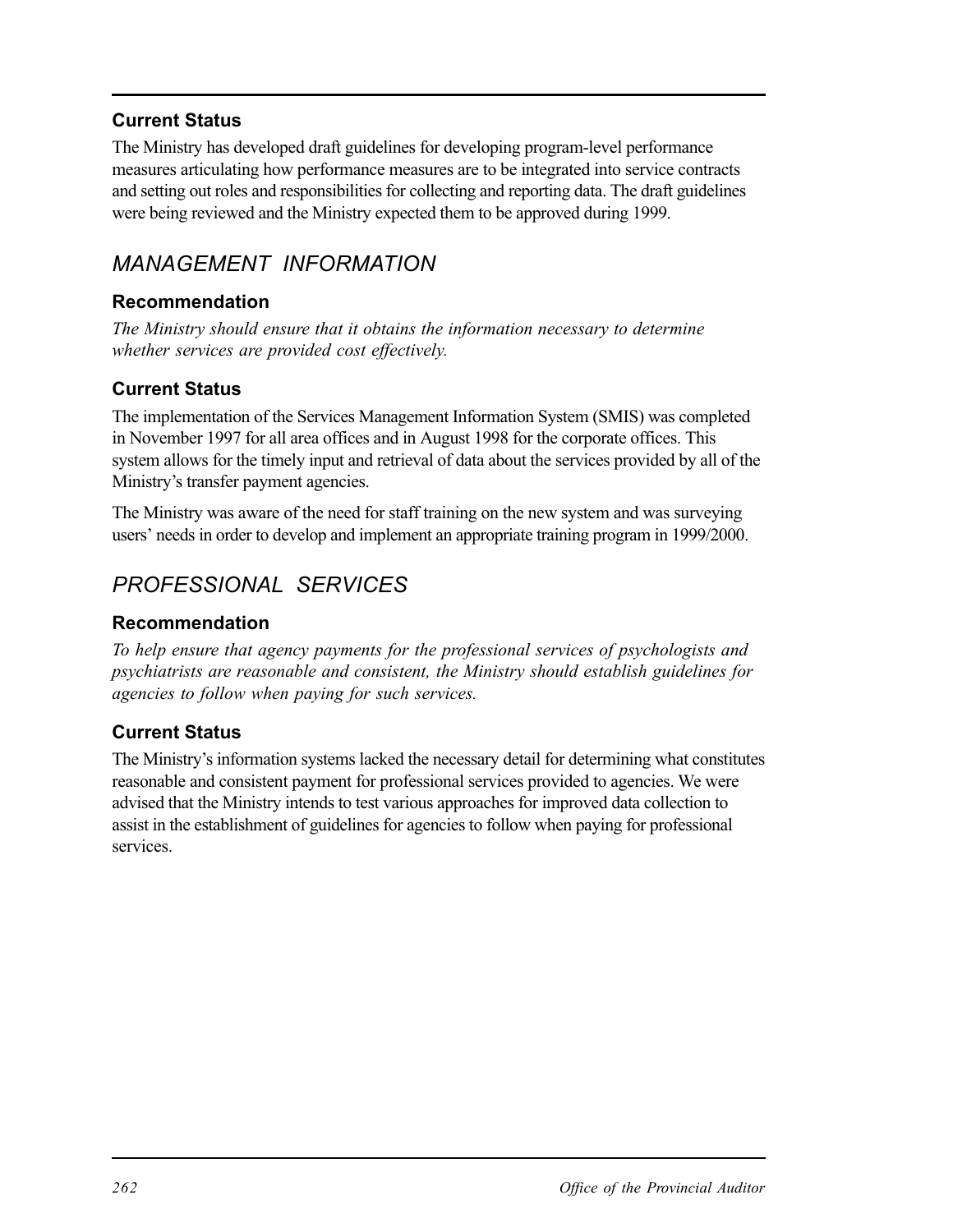# **Ministry of Community and Social Services: Transfer Payment Agency Accountability and Governance — 3.04**

# **BACKGROUND**

**4.00** 

The Ministry of Community and Social Services plans and arranges for a wide variety of social services throughout Ontario, including services for children and families, young offenders and persons with developmental or physical disabilities. In most instances, the Ministry does not deliver services itself. Instead, it provides strategic direction and annual funding for service planning and delivery to approximately 3,400 community-based mostly non-profit agencies. Ministry transfers to all of its agencies for the 1996/97 fiscal year were estimated at \$2.1 billion.

Our 1997 audit assessed whether the Ministry had established and communicated to its transfer payment recipient agencies reasonable expectations for their accountability to the Ministry as well as for agency governance. As well, we assessed whether the Ministry had procedures in place to determine whether transfer payment recipient agencies were meeting the Ministry's expectations.

We found that the Ministry needed to significantly improve transfer payment agency accountability and encourage effective agency governance. As a result, we made a number of recommendations for improvements.

# **CURRENT STATUS OF RECOMMENDATIONS**

The Ministry's work toward implementing our recommendations is in its early stages. The Ministry approved a Governance and Accountability Framework for transfer payment agencies (and municipal service providers) in June 1999. A cross-ministry project team has been established to implement the Framework, which deals with the spectrum of governance, accountability and service outcome issues discussed below. The Ministry expects detailed plans for implementing the first stages of the Framework to be put in place during 1999/2000. The status of the actions taken with respect to each of our recommendations is as detailed below.

## *SERVICE OUTCOMES*

#### **Recommendation**

*In order to help determine whether services provided by transfer payment agencies are effective, appropriate and represent value for money spent, the Ministry should, where practical, establish measurable and meaningful service outcomes. In cases where it is not practical to establish such service outcomes, the Ministry should establish appropriate service expectations and criteria for performance evaluation.*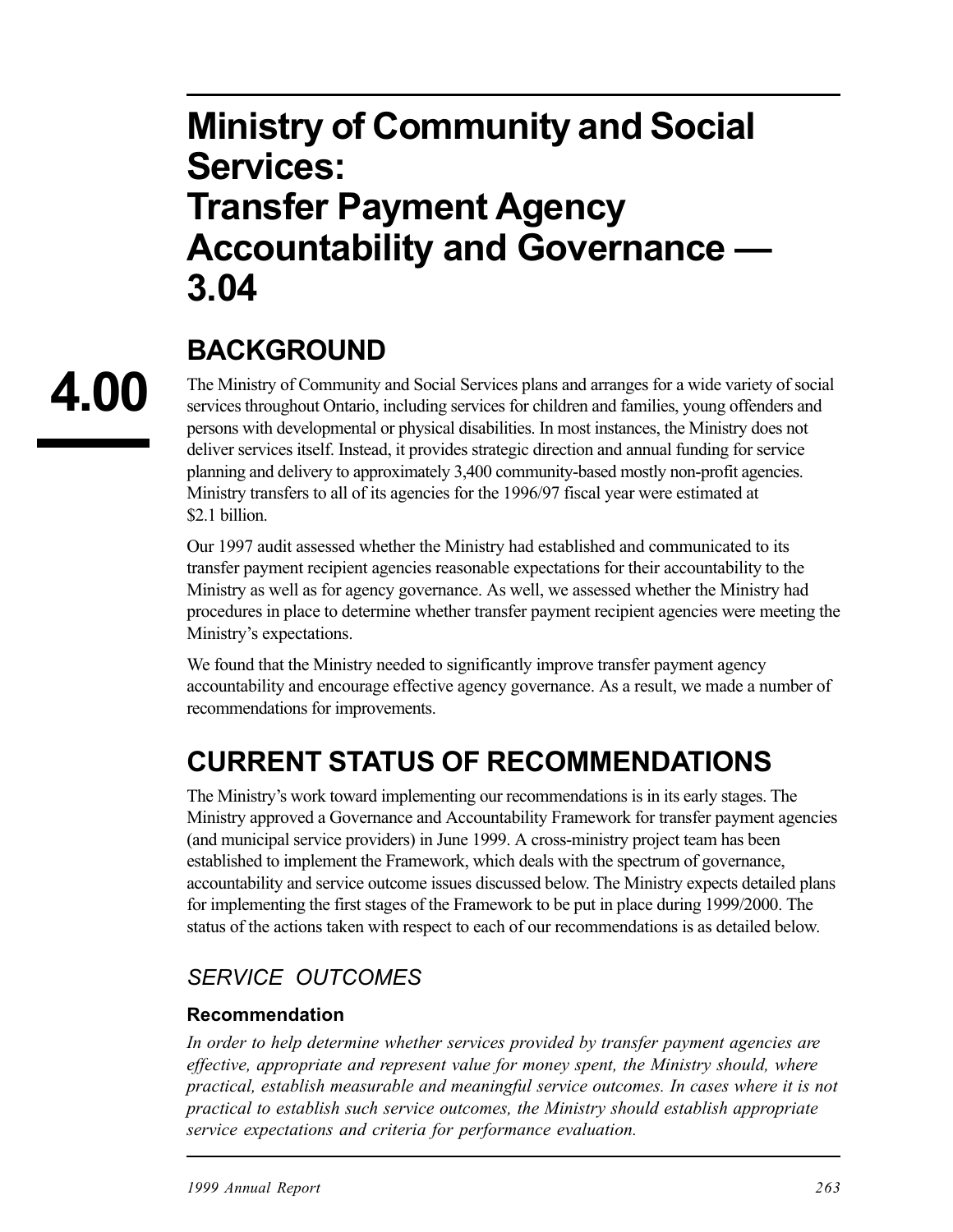*The Ministry should then periodically assess service outcomes or alternatively service quality and take corrective action where necessary.* 

#### **Current Status**

We were advised that the Ministry has a number of initiatives under way which, when completed, should result in measurable service outcomes. For example:

- Under child welfare reform, preliminary work was in progress to collect data on two selected client outcome indicators from Children's Aid Societies. With the development of a comprehensive provincial information system, service and client outcome performance indicators will be collected on a regular basis.
- As part of the approved service delivery model for its Business Transformation Project, key performance indicators will be developed which will link legislation and regulations to program objectives and standards.
- Under the Ministry's Making Services Work for People initiative, provincial service standards are to be implemented across the province by April 1, 2000.

# *AGENCY FUNDING REQUESTS AND APPROVALS*

### **Recommendation**

*In order to help ensure that service funding is equitable and appropriate for each agency, the Ministry should:* 

- *critically assess requests for funding and ensure that the amounts approved are commensurate with the demand for and value of the underlying services to be provided; and*
- *review and approve budget requests on a more timely basis.*

## **Current Status**

The Ministry had a number of initiatives under way whose purposes, among other things, were to develop funding benchmarks which more closely relate funding to the need for and value of the underlying services to be received. While progress on these initiatives was in varying stages of completion, none had been completed and/or implemented at the time of our followup.

# *ANNUAL PROGRAM EXPENDITURES RECONCILIATIONS*

### **Recommendation**

*In order to improve the effectiveness of the Ministry's Annual Program Expenditure Reconciliation process and obtain useful information for the subsequent year's funding decisions, the Ministry should:* 

ensure that both the Annual Program Expenditure Reconciliations and audited *agency financial statements contain sufficiently detailed and comparable information to allow detection of ineligible or inappropriate expenditure items; and*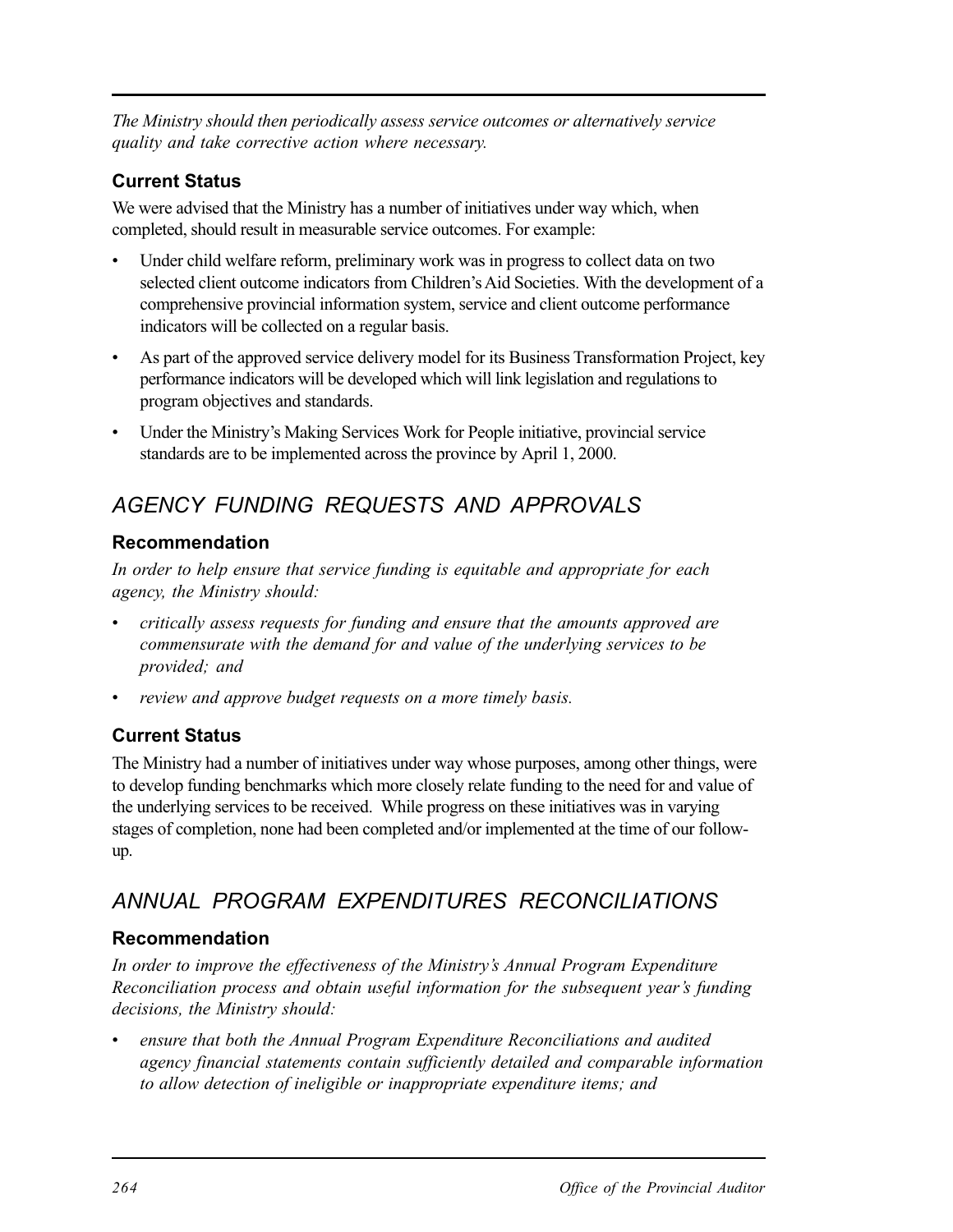*• review and appropriately act on all Annual Program Expenditure Reconciliation results on a more timely basis.* 

#### **Current Status**

For the 1999/2000 fiscal year, the Ministry intends to incorporate the Annual Program Expenditure Reconciliation (APER) package with the agency budget request package for the following year. The Ministry expects that this will help ensure that sufficiently detailed APER information is received and that APERs are completed in a timely manner.

# *OTHER ACCOUNTABILITY REQUIREMENTS*

#### **Recommendation**

*In order to help ensure that it effectively establishes and manages services delivered by transfer payment agencies, the Ministry should:* 

- define its service management roles and responsibilities in a way that allows it to *effectively establish and monitor service delivery; and*
- *obtain and analyze the information necessary for effective service management.*

#### **Current Status**

The Ministry was developing an information technology strategy to address its business directions for the next three years. The final report on this strategy was submitted to the Ministry's Business Planning and Allocation Committee and distributed throughout the Ministry in January 1999.

In addition, the Service Management Information System has been implemented. This system automates the transfer payment process and provides a mechanism for monitoring contract performance and for tracking and assessing program performance measures when established.

The Ministry also expected to implement the Child Welfare Information system during 1999.

# *AGENCY GOVERNANCE*

#### **Recommendation**

In order to enhance the reliance the Ministry is able to place on transfer payment *agencies' governance and service delivery, the Ministry should:* 

- *• establish its expectations for the roles and responsibilities of boards of directors in the overall service systems management process and their accountability to the Ministry; and*
- *provide guidance on operating policies and procedures necessary for meeting the Ministry's program objectives economically, efficiently and effectively.*

#### **Current Status**

The Ministry approved a Governance and Accountability Framework for transfer payment agencies in June 1999. The Ministry expects that detailed plans for implementing the framework will be put in place during 1999/2000.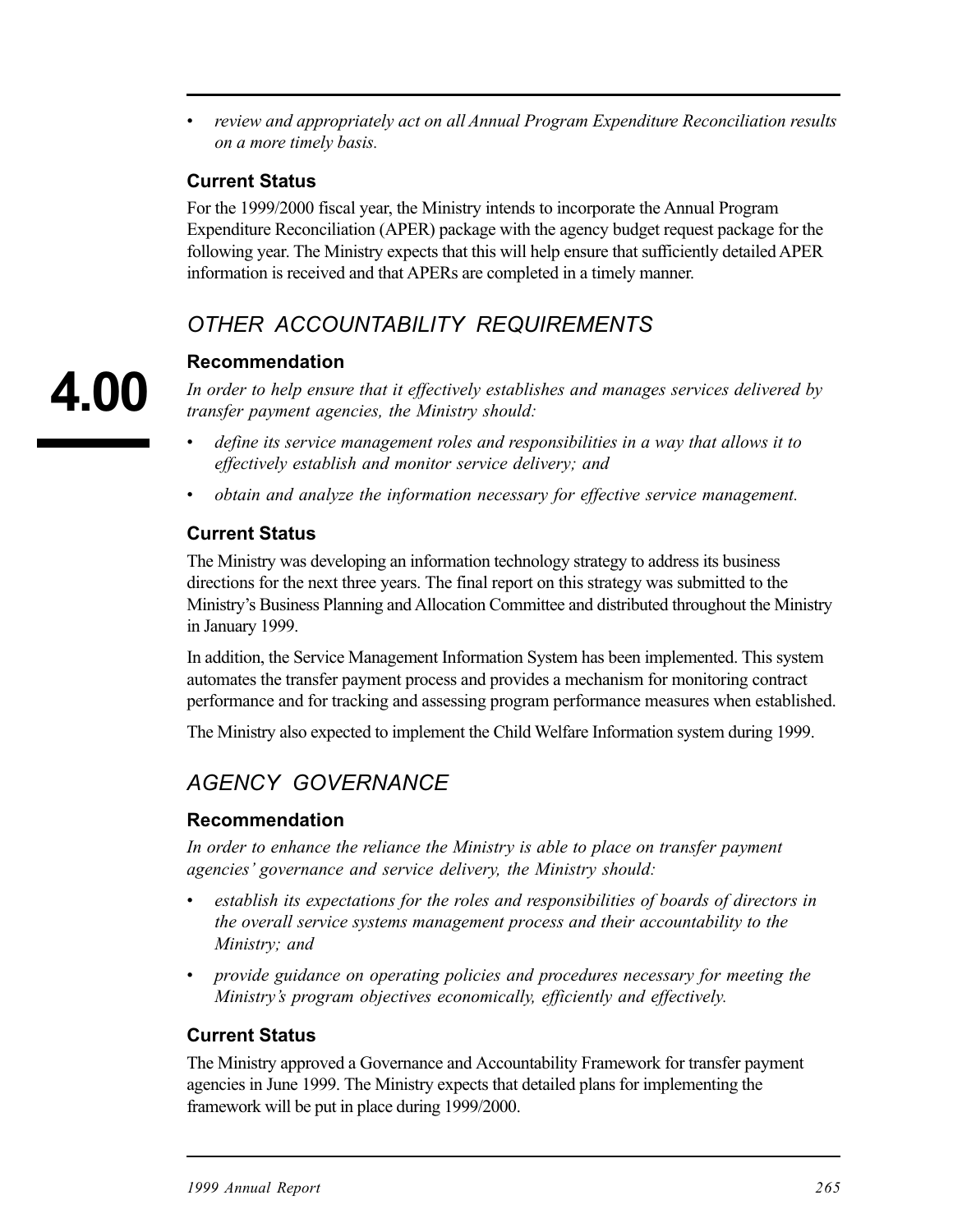For child welfare agencies, the Ministry intends to set requirements for mandatory board training and development, including requirements to report on participation in board training programs and events. The Ministry intends to specify expectations concerning the composition of boards of directors.

# **Ministry of Community and Social Services: Young Offender Services Program — 3.05**

# **BACKGROUND**

The Young Offender Services program is administered by the Ministry of Community and Social Services under the authority of the provincial *Child and Family Services Act* and Regulations. The program provides services primarily to youths aged 12 to 15 years who are charged under the federal *Young Offenders Act* with a *Criminal Code of Canada* offence or under the *Provincial Offences Act.* The objective of the Ministry's Young Offender Services program is to protect society through a combination of programs that provide for the safety and security of offenders, and to actively assist, support and encourage the offenders to become law-abiding citizens.

For the 1996/97 fiscal year, the Ministry spent \$127 million on young offender services, including \$79 million in transfer payments to approximately 100 agencies. The federal government contributed approximately \$24 million toward these costs under the provisions of the Young Offenders Cost Sharing Agreement.

Our 1997 audit assessed whether the Ministry's procedures were adequate to ensure that legislative and judicial requirements and program policies and procedures were complied with and whether the program was being delivered with due regard for economy, efficiency and effectiveness.

We found that the Ministry's administrative procedures required strengthening to ensure compliance with legislative and judicial requirements and program policies and procedures. As well, we found that improvements were needed in several areas to ensure that the program was being delivered with due regard for economy, efficiency and effectiveness. As a result, we made a number of recommendations for improvements.

# **CURRENT STATUS OF RECOMMENDATIONS**

The Ministry has substantially implemented our recommendations relating to the following areas:

- Case Management;
- Compliance with Court Orders; and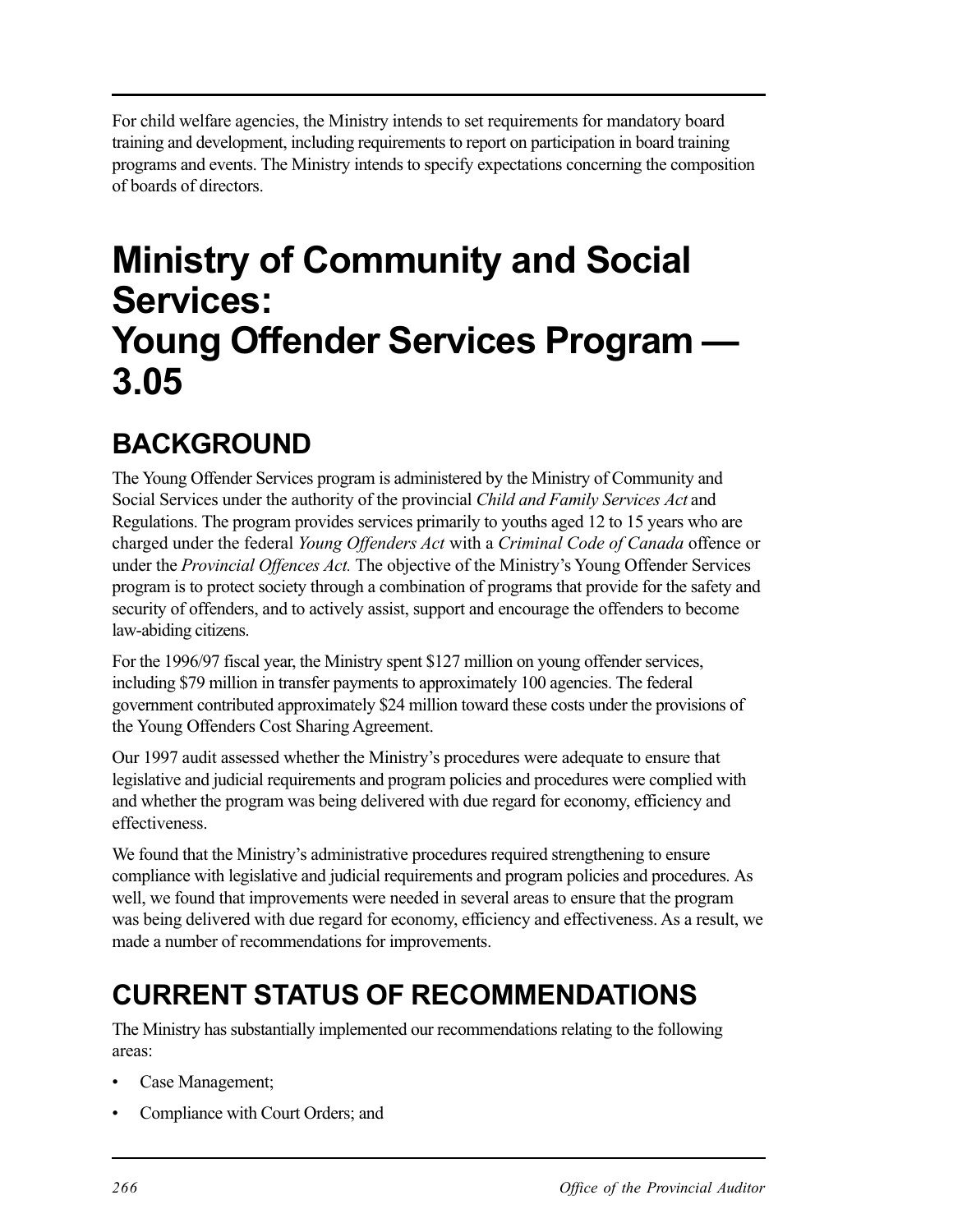• Licensing of Residential Facilities.

However, the Ministry had made only limited progress with respect to the following recommendations.

## *BRING FORWARD NOTES*

#### **Recommendation**

In order to help ensure that all the required documentation needed to perform an *effective case management function is prepared and updated in a timely manner, the Ministry should remind its probation officers that:* 

*• although optional, the bring forward feature on the Young Offenders Strategic Information System should be used to monitor risk/needs assessment and case management plan due dates; and* 

*• outstanding bring forward notes should be cleared on a timely basis.* 

#### **Current Status**

Staff have been trained on the Young Offender Strategic Information System, including the bring forward notes function. However, a ministry review found that there was no improvement in required updates as the system indicated that a number of required updates were overdue.

#### *CASE FILE REVIEW*

#### **Recommendation**

*To ensure that ministry policy is followed, and that probation officers perform their duties satisfactorily, the Ministry should require probation supervisors to review a representative sample of young offender files for each probation officer and adequately and consistently document the results of their reviews.* 

#### **Current Status**

The Ministry has developed a standard checklist to assist probation officers in documenting their case files and probation supervisors in monitoring the probation officer's duties. The Ministry now requires supervisors to conduct monthly reviews of the officers' work to ensure compliance to Young Offender Services Manual standards. However, an internal review of files at three area offices found that the required monthly reviews of the probation officer's work were not always completed.

### *AGENCY ACCOUNTABILITY AND AGENCY FUNDING*

#### **Recommendation**

*In order to help ensure that total program funding and subsequent expenditures are reasonable and appropriate, the Ministry should assess the reasonableness of all funding requests and compare the costs of similar programs. Significant cost variations should then be explained and justified before funding is approved.*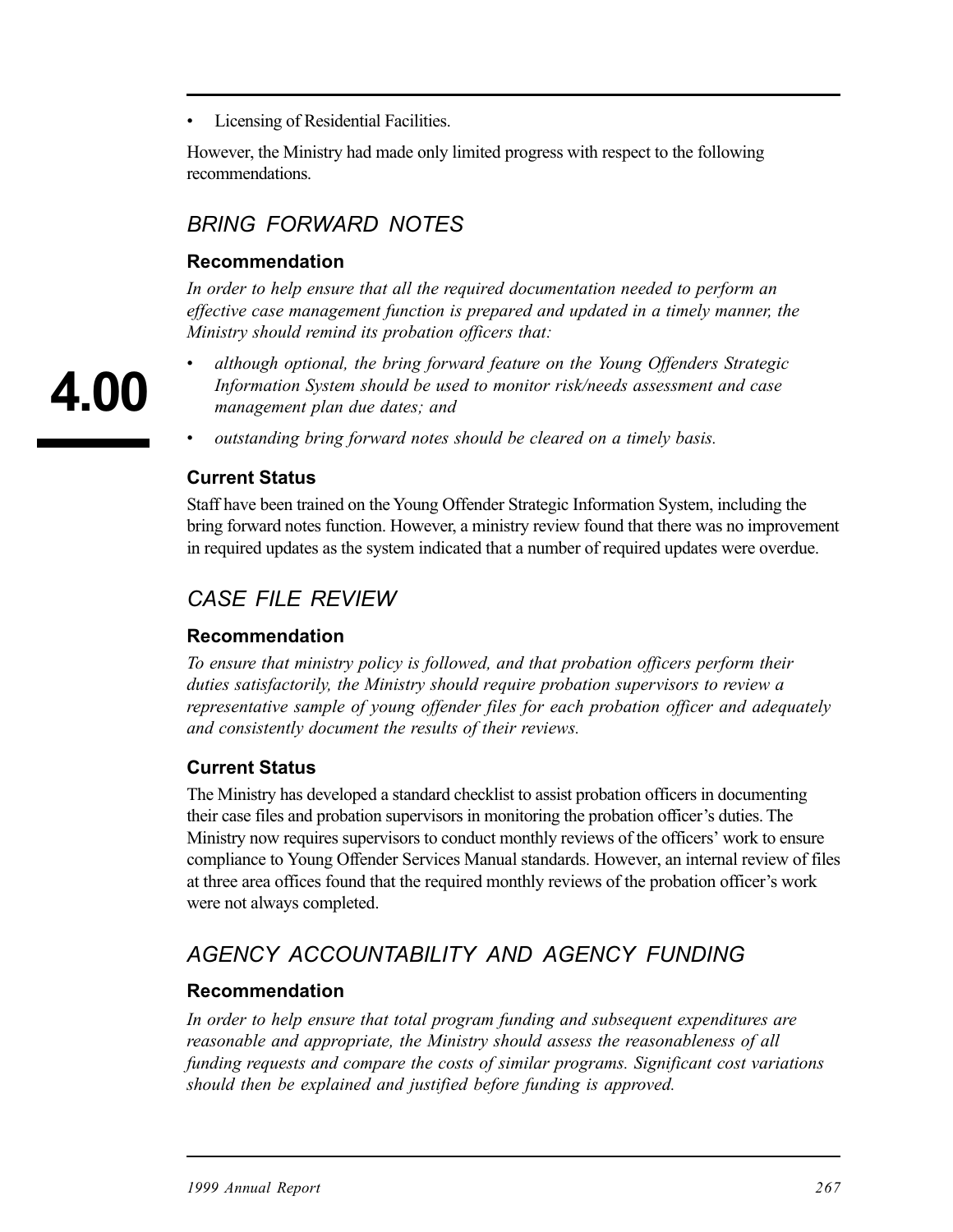#### **Current Status**

The Ministry was working on a Children's Levels of Support project to develop and make recommendations regarding provincial benchmarks for direct-care staffing levels and to develop a model to estimate unit cost of service for direct-care and program management components of residential services. The Ministry expected to complete the project in the fall of 1999, after which it intends to begin the formal ministry approval process.

# *ANNUAL PROGRAM EXPENDITURE RECONCILIATION*

#### **Recommendation**

*In order to improve the effectiveness of the expenditure reconciliation process in assessing the reasonableness of expenditures and in supporting future funding decisions, the Ministry should ensure that:* 

- *• the information submitted in the Annual Program Expenditure Reconciliations and the audited financial statements is sufficiently detailed to permit a more meaningful review; and*
- *• all agency Annual Program Expenditure Reconciliations and audited financial statements are received, reviewed and approved on a timely basis*

#### **Current Status**

We understand that the Annual Program Expenditure Reconciliation (APER) form and instructions were updated in June 1998 to reflect financial policy changes and improve clarity. In addition, the Ministry advised us that as of July 1999, on a provincial basis, approximately 90% of the 1997/98 APERs had been completed and signed off.

# *SURPLUS RECOVERY*

#### **Recommendation**

*The Ministry should review the agency funding arrangements that result in year-end expenditure surpluses and establish procedures to recover these surpluses.* 

#### **Current Status**

The Ministry's head office was providing ongoing support to area offices with respect to the recovery and reallocation of surpluses according to local program needs. However, the Ministry was unable to provide us with information with respect to surplus amounts recoverable, recovered and outstanding from agencies by fiscal year.

# *PROGRAM EFFECTIVENESS*

#### **Recommendation**

*In order to determine whether the Young Offender Services program is effective, the Ministry should implement and monitor the outcome indicators already developed. If considered feasible, this evaluation should also include measuring the success of the various programs in rehabilitating young offenders over the long term.*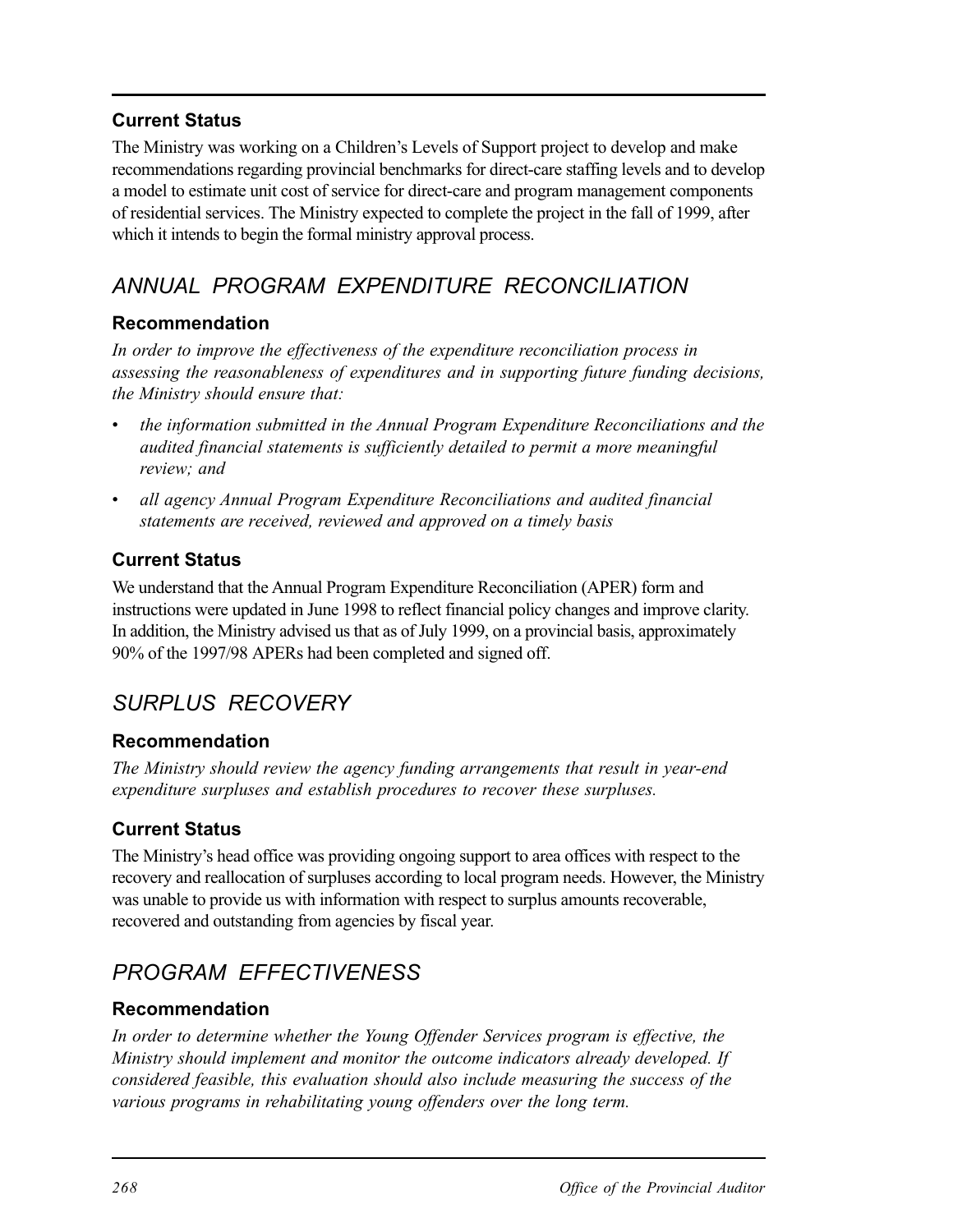#### **Current Status**

We were advised that the Ministry has reviewed program-level performance measures in other jurisdictions and has drafted guidelines for developing further program-level measures across ministry program sectors.

In addition, baseline data related to service outcomes has been collected from area offices and will be reviewed to identify key issues during 1999/2000. The Ministry expected an interim report on ministry recidivism findings to be completed later this year.

### *STAFFING*

#### **Recommendation**

*To better assess the reasonableness of staffing levels, especially in light of the many program policy changes since 1990, the Ministry should establish a more current workload expectation.* 

#### **Current Status**

We understand that the Ministry has conducted pilot probation compliance reviews which were completed in December 1998. The purpose of these reviews was to help streamline administrative expectations through updated documentation standards. The results were summarized and reviewed in February 1999. Based on the reviews, the Ministry expected a complete implementation plan and revised tools to be developed for approval in the fall of 1999.

An internal review found that current caseloads were still high, ranging from 55 to 91 cases per full-time-equivalent position.

# **Ministry of Education and Training: Ontario Student Assistance Program — 3.06**

# **BACKGROUND**

The Ontario Student Assistance Program is a federally and provincially funded program that provides needs-based financial assistance to students to enable them to attend an approved postsecondary institution. Provincial financial assistance to students is provided primarily through loans under the Ontario Student Loans program. As of March 31, 1997, some 438,000 Ontario Student Loans totalling \$2,195 million were guaranteed to financial institutions by the province. About 32%, or \$714 million, was loaned to students who had completed their studies and were repaying their loans. It was expected that approximately \$800 million, or over half of the remaining loans, would be forgiven in the future. Program expenditures for the 1996/97 fiscal year were \$335 million.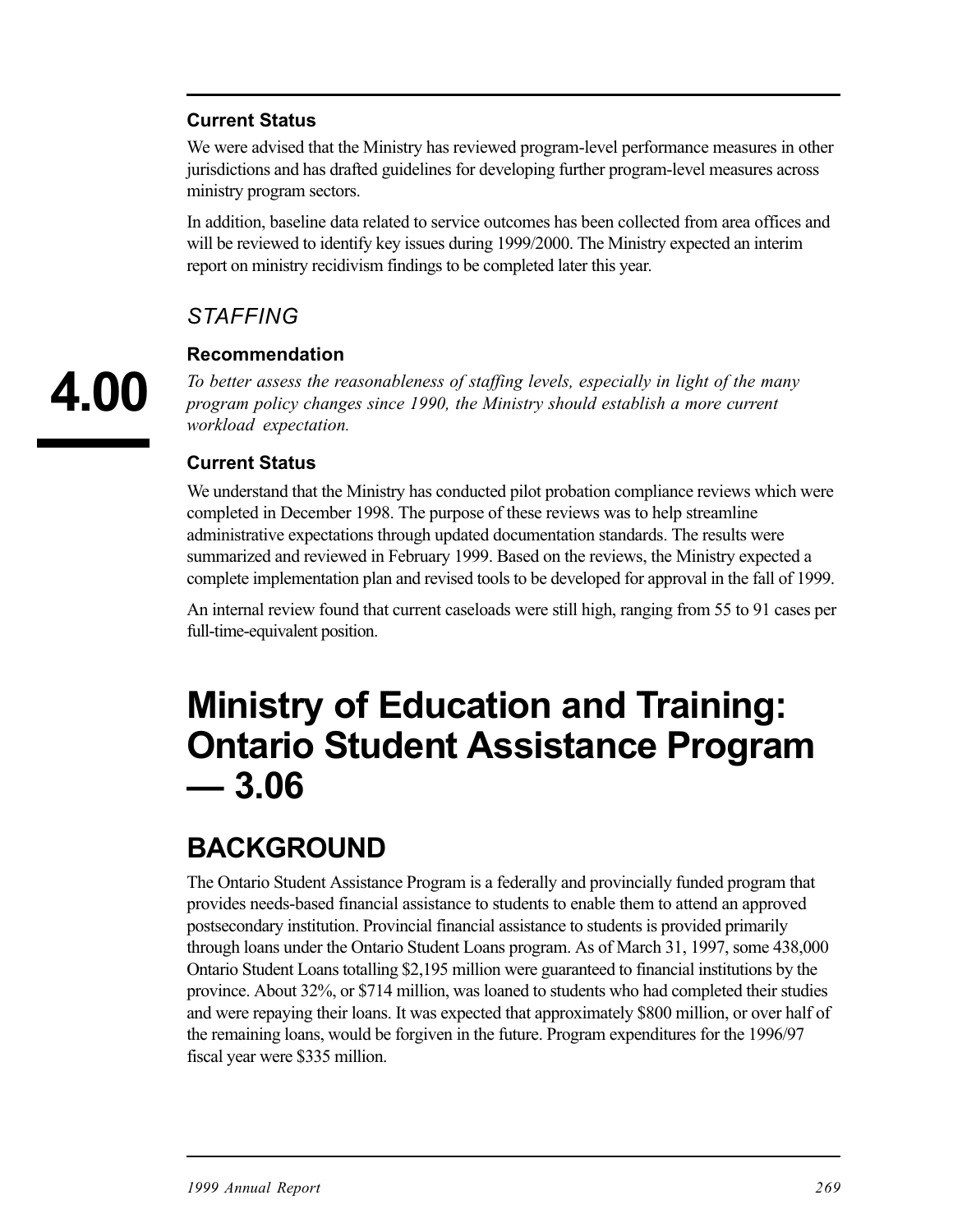In 1997, our audit objectives included assessing whether adequate systems and procedures were in place to ensure that the Program was being delivered economically, efficiently and in accordance with its legislated authority and approved policies and guidelines.

As of June 1999, the Program is being administered by the Ministry of Training, Colleges and Universities.

# **CURRENT STATUS OF RECOMMENDATIONS**

Although few of our recommendations have been fully implemented, the Ministry had taken several significant actions to address them. The Ministry expects that these initiatives, once they are fully implemented, will result in:

- better oversight of the program delivery activities of postsecondary institutions by the Ministry;
- better verification of the information provided by students in their applications for assistance;
- greater assurance that payments to financial institutions are appropriate; and
- more accountability for student assistance and postsecondary programs.

Several new measures had been introduced to reduce loan defaults and improve collection efforts and results. It was too early to assess whether these measures will be sufficient to significantly improve default rates and collection results.

Significant actions taken and planned by the Ministry on our recommendations are as follows:

# *CONTROLS OVER POSTSECONDARY INSTITUTIONS*

#### **Recommendation**

*In order to improve the way postsecondary institutions deliver key aspects of the Ontario Student Assistance Program, the Ministry should:* 

- establish agreements with approved postsecondary institutions that set out mutual *responsibilities and appropriate accountability and reporting requirements;*
- develop a program for inspecting postsecondary institutions based on analyses of the *risk of abuse by students or institutions;*
- *• perform regular audits in order to identify postsecondary institutions that do not adhere to program requirements or abuse the program; and*
- establish appropriate disciplinary measures for institutions that do not meet *requirements.*

### **Current Status**

Performance agreements had been established with all private vocational schools, including external compliance audit requirements and the disciplinary actions the Ministry may take when schools fail to comply with program requirements. Similar arrangements had also been established with colleges of applied arts and technology and negotiations were in progress with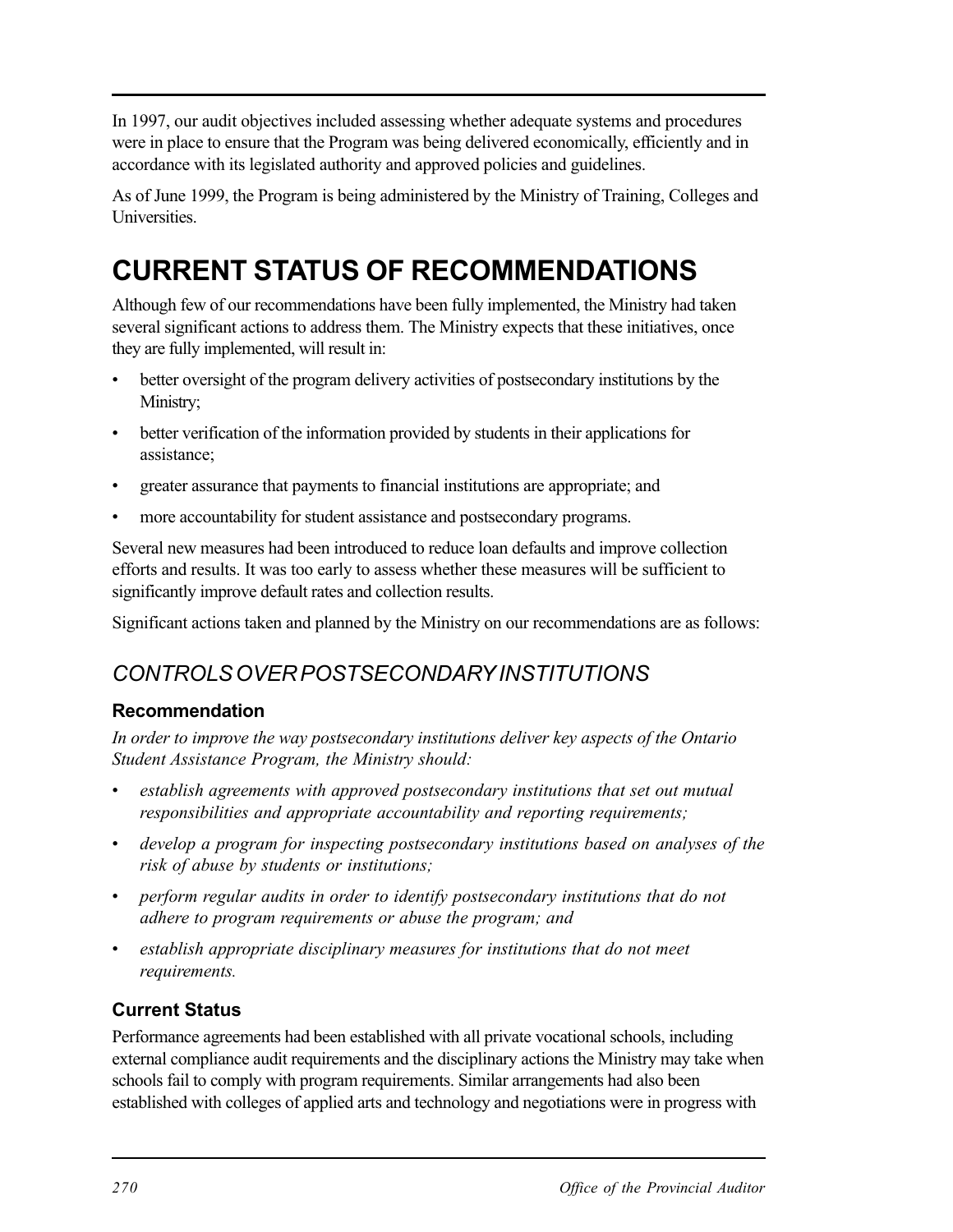universities. Independent testing of private vocational schools for compliance with program requirements began in 1998.

## *APPLICATIONS ADMINISTRATION*

#### **DETERMINING LOAN ENTITLEMENT AMOUNTS**

#### **Recommendation**

*In order to ensure that loan entitlements are properly determined, the Ministry should:* 

- *update needs assessment criteria to use more recent federal information;*
- *• give due consideration to student and spousal assets when calculating loan entitlements; and*
- *• require explanations from applicants who report personal and spousal incomes below a specified level.*

#### **Current Status**

Our recommendation for determining loan entitlement amounts had been substantially implemented.

#### **CHILD CARE SUPPORT**

#### **Recommendation**

*To improve controls over bursary payments and in particular child care support, the Ministry should:* 

- *revise procedures and system controls to ensure that child care support is not provided to students who fail to submit receipts; and*
- establish appropriate reporting and monitoring procedures for bursary funds *managed by postsecondary institutions' financial aid offices.*

#### **Current Status**

New guidelines for administering child care support by postsecondary institutions had been established, including a requirement that students submit appropriate receipts for child care expenses. In addition, audits of child care bursaries administration were completed at one college and one university in March 1998. Regular audits were being negotiated as a component of the accountability arrangements contemplated for colleges of applied arts and technology and for universities.

# **VERIFICATION OF INCOMES WITH REVENUE CANADA INFORMATION**

#### **Recommendation**

*In order to enhance the effectiveness of using Revenue Canada income tax information to verify incomes, the Ministry should:* 

*• revise its needs assessment criteria and applications to include consideration and reporting of a student's income for both the prior year and the 16 weeks prior to starting school; and*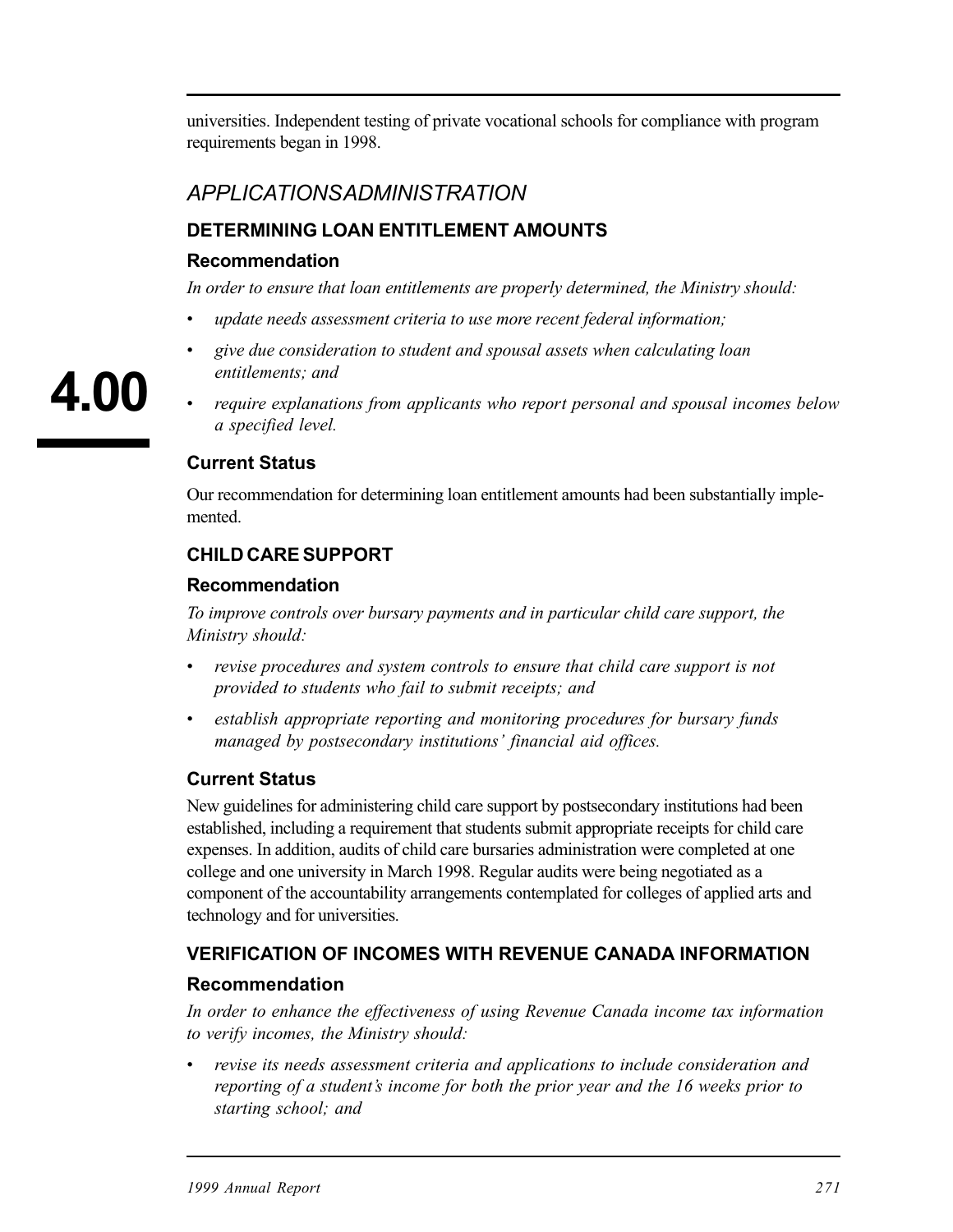*investigate students with significant discrepancies between incomes reported to Revenue Canada and the Ministry and consider more severe actions against those students, such as requiring immediate repayment of loans or, in cases of gross misrepresentation, taking legal action.* 

*To reduce the risk of overpayments under the Loan Forgiveness Program, income verification should be done on a more timely basis and forgiveness should not be authorized until income verification has been completed.* 

### **Current Status**

Procedures had been established to ensure that income verification is done on a regular annual basis using Revenue Canada data. Applicants are now required to report their income for the prior year, as well as the 16 weeks prior to starting school. Effective the 1998-99 academic year, students with large income discrepancies in previous years are ineligible for further support.

For loans issued after July 1998, the Loan Forgiveness Program was replaced with the Ontario Student Opportunities Grant. The new program pays grants to reduce a student's loan to a specified maximum per year after the student successfully completes their academic year. The Loan Forgiveness Program required students to enter into repayment arrangements with their lenders within six months of completing their studies. Therefore, the risk that students may receive loan forgiveness before their income has been verified or before they have entered into a repayment arrangement will be removed once the program is phased out.

### **ADDITIONAL VERIFICATION MEASURES**

#### **Recommendation**

*In order to enhance controls over eligibility and needs verification, the Ministry should investigate the costs and benefits of establishing data linkages with other information databases.* 

#### **Current Status**

Data linkages with the Ministry of Community and Social Services had been established on a pilot basis for identifying students inappropriately receiving both student and social assistance support. We were advised that a permanent linkage was planned for the 1999/00 fiscal year. The Ministry was also in the process of obtaining access to driver licence information from the Ministry of Transportation.

# *FINANCIAL MANAGEMENT*

### **AGREEMENTS AND PROCEDURES WITH FINANCIAL INSTITUTIONS**

### **Recommendation**

*In order to improve payment processing efficiency and to formalize relationships with financial institutions, the Ministry should:* 

establish plans, timetables and commitments for reducing backlogs to a more *manageable level;*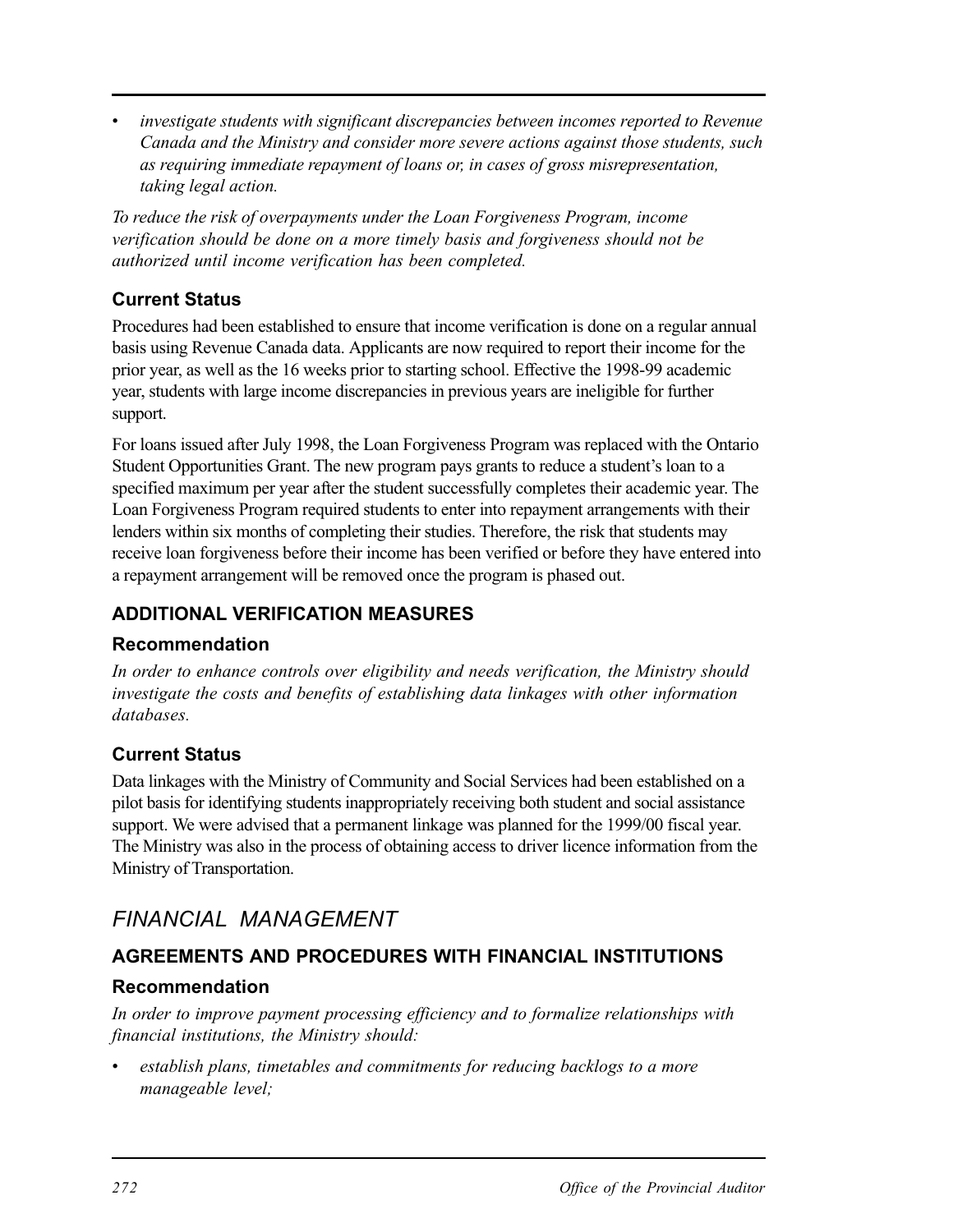- *• negotiate formal agreements with the financial institutions for implementing the new automated financial arrangements and for clarifying program delivery expectations; and*
- *track the achievement of the benefits arising from the proposed Electronic Data Interchange arrangements with the financial institutions.*

#### **Current Status**

Several systems and procedural changes were implemented to address its backlog of over 150,000 documents rejected by the Ministry's automated processing systems. As of February 28, 1999, the Ministry advised us that there were approximately 125,000 documents backlogged, which was significantly less than there would have been had these initiatives not been taken. Further reductions will be possible once all major lenders agree to implement full electronic data interchange with the Ministry.

#### **PAYMENT SYSTEM WEAKNESSES**

#### **Recommendation**

*In order to better ensure that payments to financial institutions are appropriate, the Ministry should:* 

- *• determine and correct differences in important information on its two major databases and examine options for better integrating its two databases to avoid differences arising in future;*
- ensure that complete information is received on the actual amounts that students *obtained for Canada Student Loans; and*
- ensure that systems and procedures for processing forgiveness payments comply with *legislation.*

*The Ministry should also obtain the actual amounts of Canada Student Loans issued in the last three years in order to determine and recover overpayments of loan forgiveness.* 

#### **Current Status**

Key elements of the Ministry's two systems were integrated in October 1997. As a result, new data is entered once to update both databases. The Ministry's efforts to require banks to reconcile their loans data should result in improvements in the accuracy of the database once all lenders are completed.

Lenders are now required to provide the actual amount of Canada Student Loans negotiated to the Ministry. However, according to the Ministry, neither the federal government nor lenders could provide the information in a format needed to calculate the potential value of loan forgiveness overpayments made based on authorized rather than actual loans issued. Thus, the Ministry was unable to recover the estimated \$5 million annually that was overpaid under the Loan Forgiveness Program. As stated earlier, the Loan Forgiveness Program has been replaced.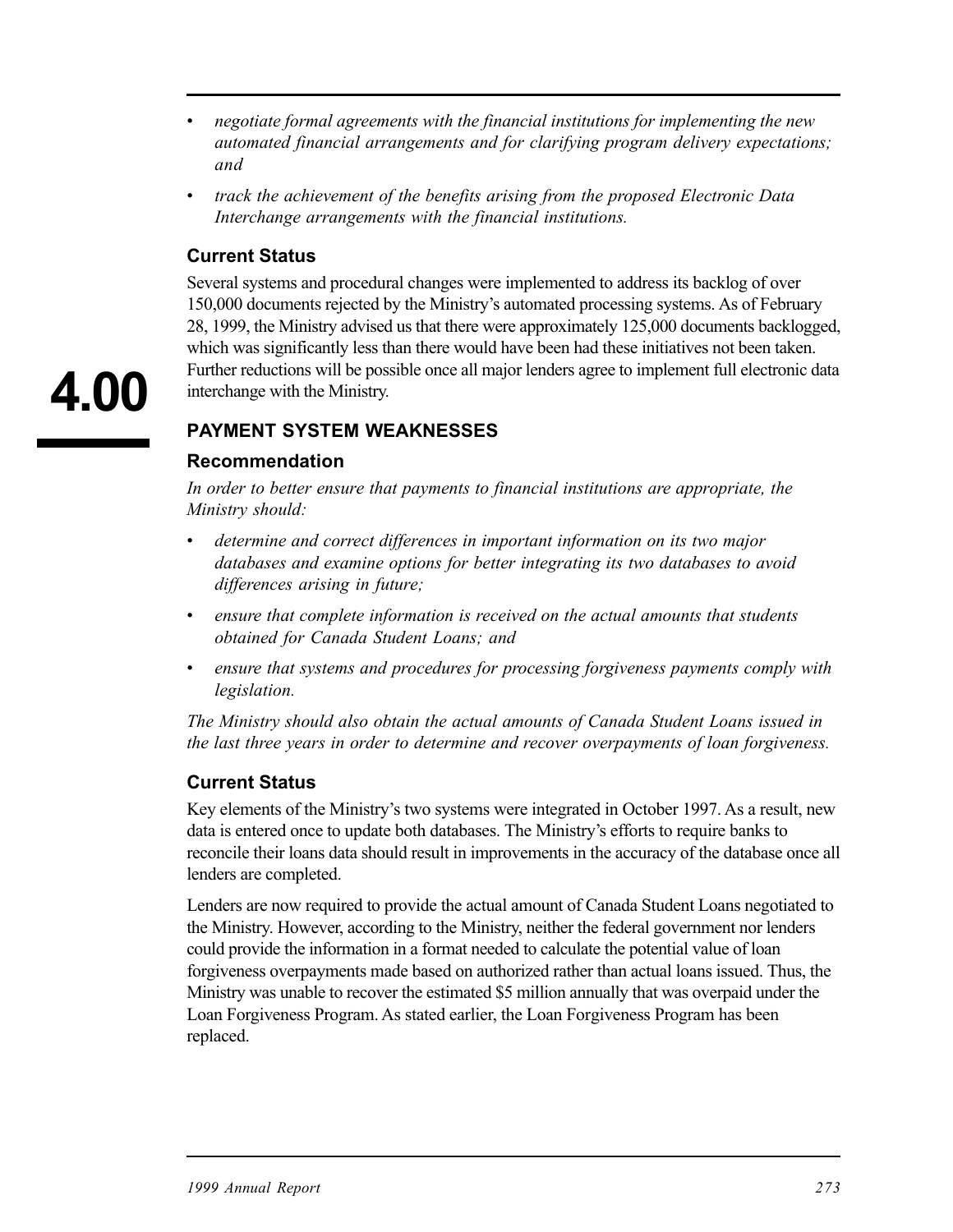# *DEFAULTED STUDENT LOANS*

#### **Recommendation**

*In order to reduce the losses arising from defaulted student loans, the Ministry should:* 

- • *ensure that systems are in place to promptly process defaulted claims and expeditiously transfer delinquent accounts to the private collection agencies, once selected; and*
- *• examine options used in other jurisdictions both to improve collection and to reduce the risk and cost of defaulted student loans.*

#### **Current Status**

Delays occurred in making arrangements with private collection agencies so that the transfer of defaulted claims did not begin until January 1999. All claims received by the Ministry by March 31, 1999 had been transferred to private collection agencies and claims were being transferred promptly thereafter. Since October 31, 1997, the value of claims processed by the Ministry had increased by approximately 250% from \$99 million (45,000 claims) to \$353 million (94,000 claims) as of March 31, 1999.

The Ministry introduced several new measures to improve collections and reduce default claims including:

- performing credit checks on applicants;
- reporting delinquent payers to credit bureaus;
- publicly reporting loan default rates for each postsecondary institution and requiring them to reimburse the Ministry for the cost of loan defaults in excess of a set threshold (for the 1999/00 academic year, the threshold is set at 10 percentage points above the provincial average); and
- through an arrangement with Revenue Canada, seizing income tax refunds for payers in default commencing with the 1998 tax year.

In addition, changes to federal bankruptcy legislation, enacted in 1998, prohibit borrowers from discharging their student loans through bankruptcy until 10 years after the completion of studies.

The Ministry's efforts to negotiate with lenders an income contingent loan repayment program for the fall of 1998 were not successful. Hence no formal agreements with lenders were established and no arrangements were made with lenders to share the risk and cost of defaulting student loans. New negotiations with lenders are expected to resume shortly under the harmonized federal and provincial student loans programs being introduced in the 2000/01 academic year.

# *PERFORMANCE REPORTING*

### **Recommendation**

*To improve accountability, the Ministry should develop and regularly report performance measures to evaluate the efficiency and effectiveness of the Ontario Student Assistance Program and achievement of business plans.*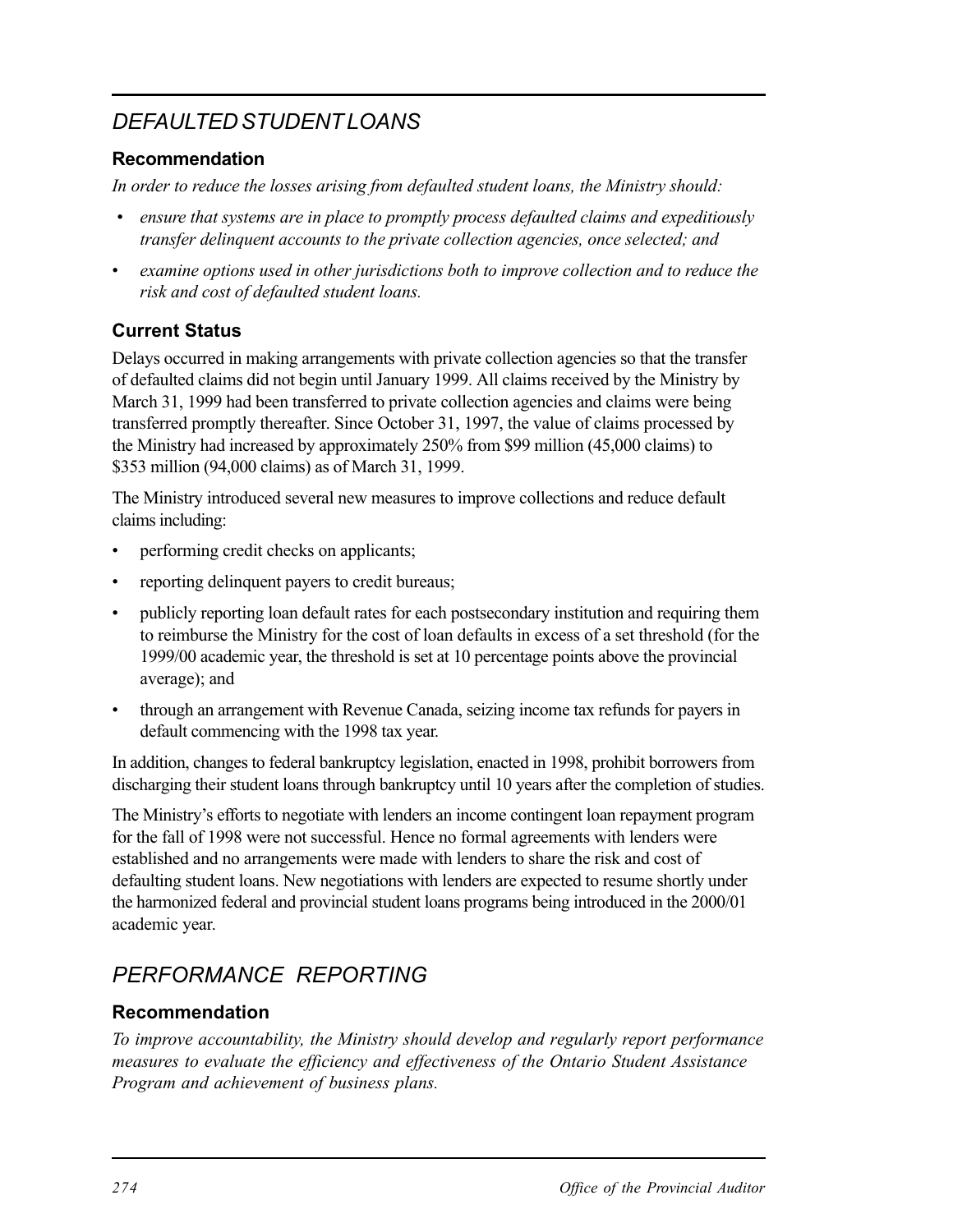*To facilitate policy and decision making, information on how student assistance programs interrelate with other government policies and compare to student support levels provided by other jurisdictions should also be reported.* 

#### **Current Status**

The Ministry introduced several performance measures as part of its annual business plan for postsecondary education, covering accessibility, graduation rates and default rates for student types, educational institutions and individual programs of study. Plans for harmonizing the federal and provincial student assistance programs will in future allow the Ministry to compare these performance measures, as well as new measures on student indebtedness and ability to pay, with those of other jurisdictions.

Since 1997, the Ministry annually reports the Ontario Student Loans default rates for each postsecondary institution in Ontario. For 1996, 1997 and 1998, the Ministry calculated the overall loan default rate as 18.6%, 23.5% and 22.1% respectively. In 1997/98 the Ministry set a target to reduce the overall default rate to 10% over the next five years.

The Ministry also monitors a limited number of efficiency indicators for processing applications and customer service.

# **Ministry of Environment and Energy: Conservation and Prevention Division — 3.07**

# **BACKGROUND**

In 1997 we assessed whether satisfactory procedures were in place to measure and report on the performance of the Conservation and Prevention Division in contributing to the effectiveness of the Ministry in protecting the environment and human health.

The Division was responsible for:

- promoting the reduction of waste and pollutants and the conservation of energy and water;
- programs facilitating environmental issues regarding land use and economic development issues; and
- the provision of funding to municipalities for water and sewage projects.

Since our review in 1997, the Ministry has been reorganized. The responsibilities of the former Conservation and Prevention Division are now shared among three Divisions.

# **CURRENT STATUS OF RECOMMENDATIONS**

Our recommendations concerning the following were substantially implemented:

Effectiveness of Waste Reduction (with regard to reporting and measuring effectiveness); and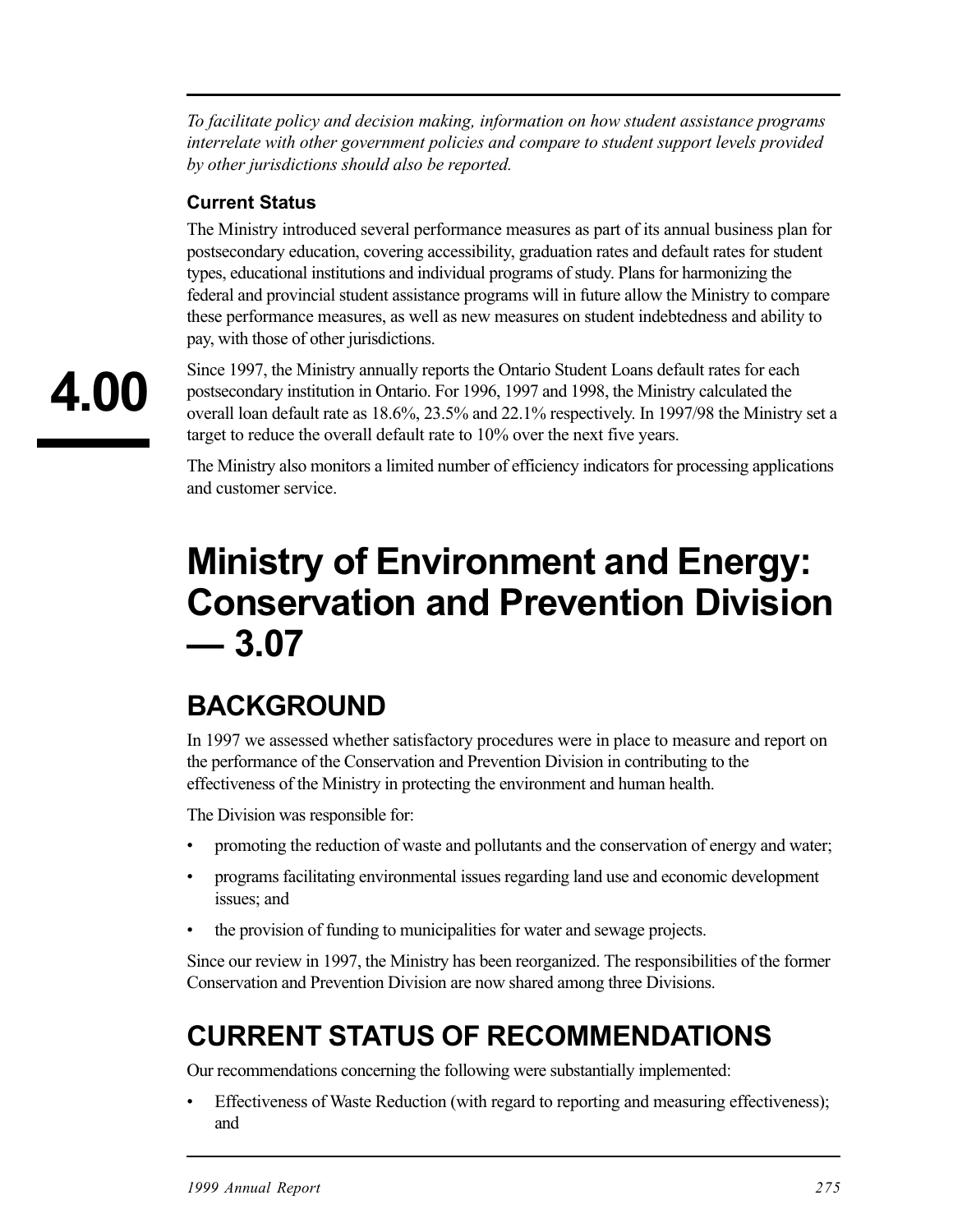• Funding for Water and Sewage Projects.

With respect to other recommendations, the status of the action taken was as follows:

## *EFFECTIVENESS OF WASTE REDUCTION*

#### **Recommendation**

*To be more effective in meeting the provincial waste reduction goal, the Ministry should incorporate the provincial goal in the Waste Reduction Branch business plan to guide all waste reduction activities.* 

#### **Current Status**

The Ministry indicated that it was committed to the goal of achieving a 50% waste reduction. The inclusion of the goal was being finalized in the Waste Management Policy Branch business plan at the time of our follow-up.

## *RECYCLING (BLUE BOX) PROGRAM*

#### **Recommendation**

*To ensure that the Blue Box Program is sustainable, the Ministry should work with municipalities to reduce the costs of collecting and processing recycled materials.* 

#### **Current Status**

The Ministry has been negotiating with industries benefiting from the Blue Box Program to obtain their financial support in reducing the costs to municipalities. In addition, the Ministry has proposed the establishment of an organization consisting of participating industries, the municipal sector and non-government organizations, with the intention of developing options to reduce the cost of their recycling programs and fund initiatives to increase waste diversion.

## *COSTS AND BENEFITS OF RECYCLING*

#### **Recommendation**

*The Ministry should work with municipalities to adopt the use of full costing for assessing the most cost-effective method for the disposal of waste in their communities.* 

#### **Current Status**

The Ministry indicated that recent municipal amalgamations and reallocations of responsibility under the "Who Does What" initiative have created an environment more conducive to full cost accounting methods. The Ministry has been working with several interested municipalities to encourage the use of full cost accounting for assessing the costs of their waste management systems and for improving the efficiency and effectiveness of those systems.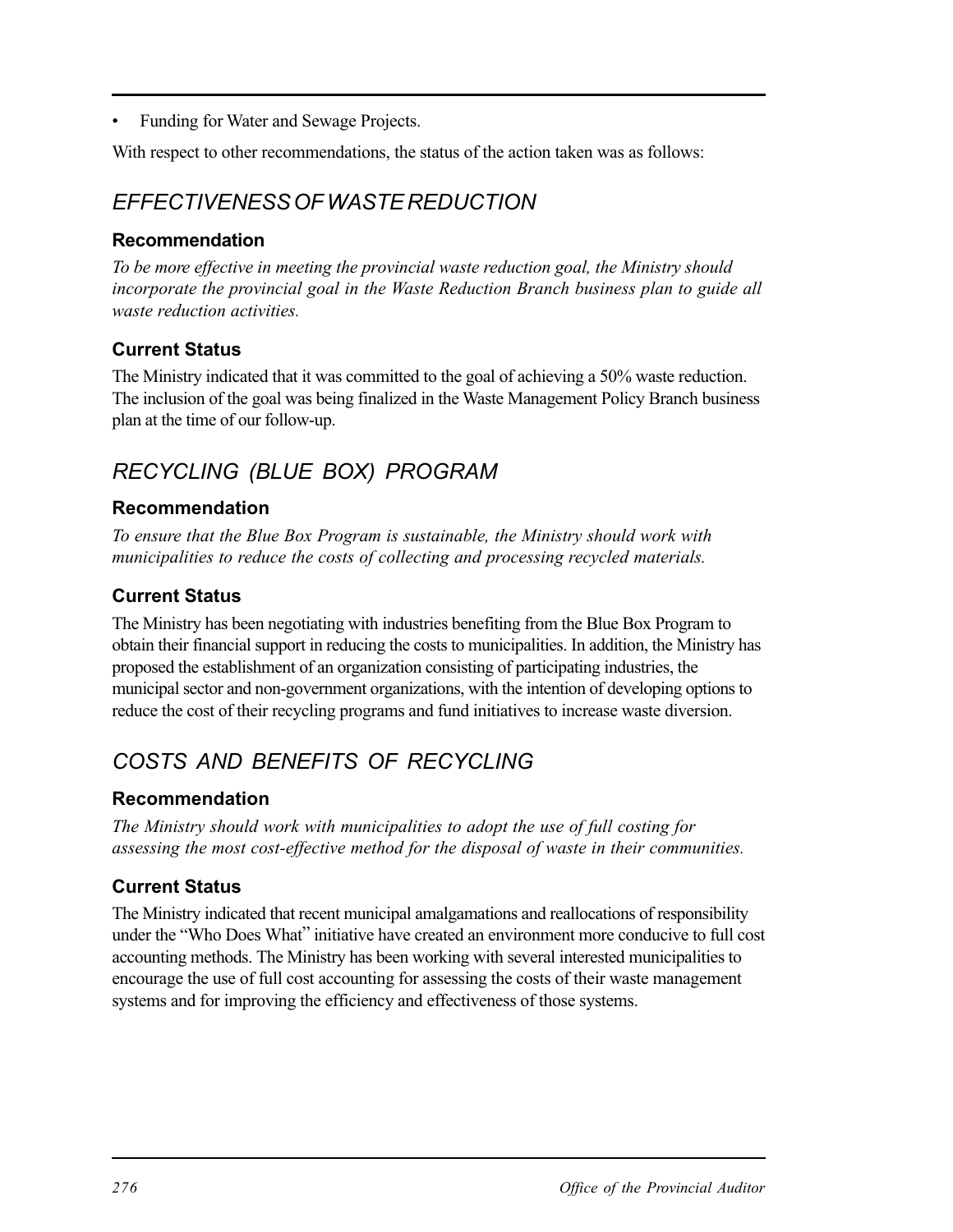# *COMPLIANCE WITH LEGISLATION*

#### **Recommendation**

*The Ministry should expedite its review of the legislation regarding refillable soft drink containers and at the same time work with the industry to develop a practical solution to address the concerns of the municipalities.* 

#### **Current Status**

In 1997 we found that the Ministry was not enforcing regulation 340 of the *Environmental Protection Act* which requires 30% of soft drinks to be sold in reusable containers. At the time of our initial review, less than 2% of soft drinks were sold in refillable containers.

**4.00** 

After consulting with the public and stakeholders on alternative approaches, the Ministry indicated that future decisions on this issue will be linked to other initiatives involving related ministry plans, stakeholder input and the long-term sustainability of the Blue Box Program.

## *MEASURING AND REPORTING ON THE EFFECTIVENESS OF ENVIRONMENTAL ASSESSMENT*

#### **Recommendation**

*For the environmental process to be more effective, the Ministry should establish indicators to measure and report on the effectiveness of the process and monitor compliance with the terms and conditions of the approved projects.* 

#### **Current Status**

The Ministry has developed and implemented an electronic environmental-assessment information management system to record environmental assessment submissions and track outstanding terms and conditions of approval as part of a compliance monitoring process. The Ministry is in the process of integrating the Environment Assessment Branch and the Approval Branch into one branch. It has drafted a number of performance measures to evaluate the effectiveness of the environmental assessment process. The development of procedures for audit compliance and reporting on performance has been identified as a branch priority.

# **Ministry of Finance: Employer Health Tax — 3.08**

# **BACKGROUND**

At the time of our audit in 1996, the *Employer Health Tax Act* required all employers with a permanent establishment in Ontario to remit employer health tax (EHT) on total Ontario remuneration paid to employees. The rates of tax varied from .98% on total remuneration less than \$200,000 up to 1.95% for remuneration in excess of \$400,000 and was payable in monthly or quarterly instalments or on an annual basis depending on the total amount of tax payable.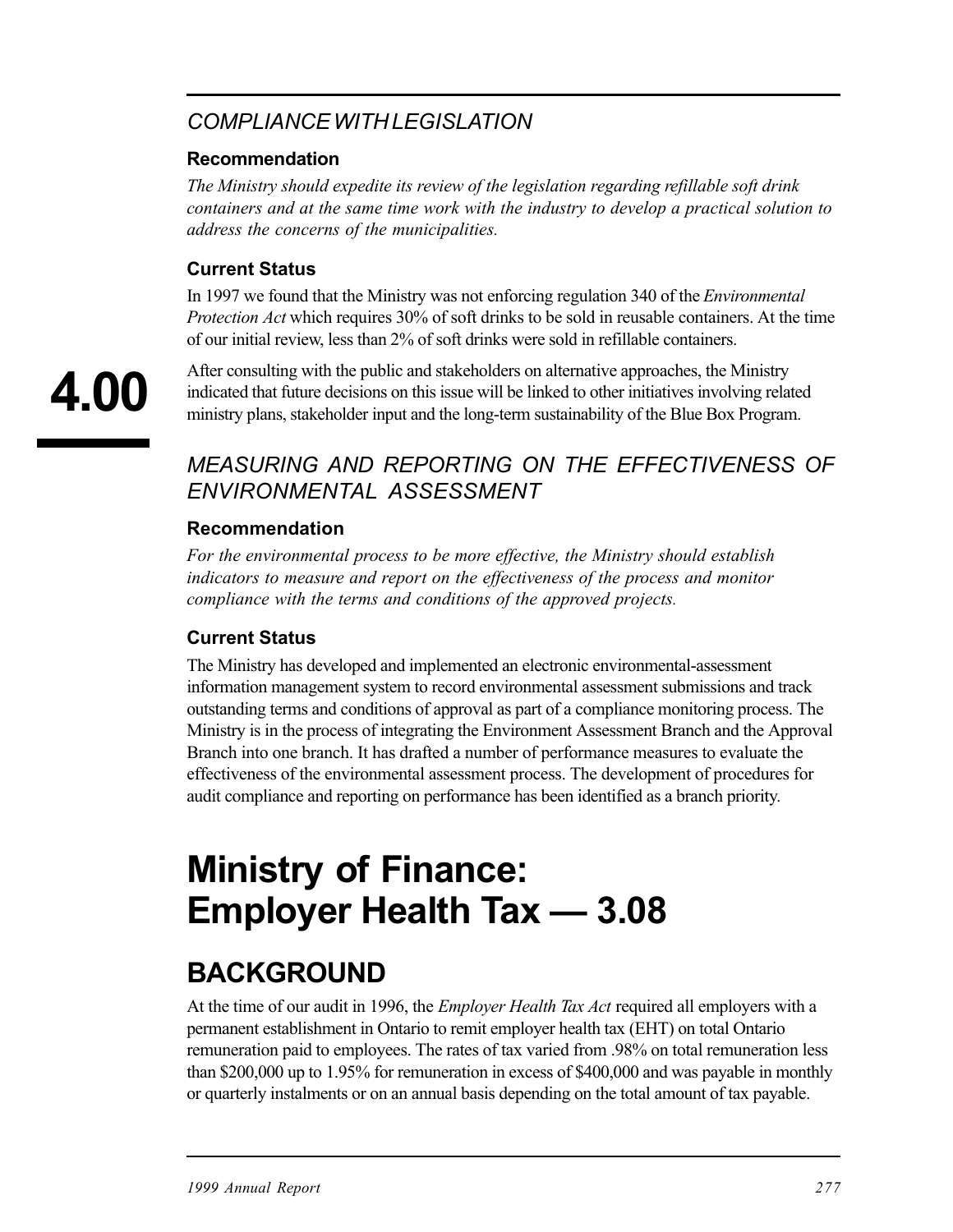As at September 1996, the EHT taxroll consisted of approximately 396,000 private and public sector employers and 54,000 self-employed taxpayers. Commencing January 1,1997, small private sector employers and all self-employed individuals were exempted from paying EHT over a three-year phase-in period. As a result, by January 1,1999, employers with annual payrolls under \$400,000 and self-employed individuals were no longer required to pay EHT. Public sector employers were not affected by the changes.

For the 1996/97 fiscal year, the province collected EHT revenues totalling \$2.8 billion.

Our audit objective was to assess whether reasonable procedures were in place to ensure that the Ministry collected the proper amount of EHT in a timely manner and in accordance with statutory requirements.

# **CURRENT STATUS OF RECOMMENDATIONS**

We are pleased to note that all of our recommendations have been substantially implemented by the Ministry. These recommendations related to the following matters:

- Audit Selection;
- Desk Audits:
- Taxroll Administration Self-Employed Individuals;
- Impact of Legislative Changes; and
- Reporting of Results.

# **Ministry of Health: Mental Health Program–Community Based Services Activity—3.09**

# **BACKGROUND**

The goal of the Community Based Services Activity is to develop a system that will support people with mental illness in living fulfilling lives in the community. The Activity funds Community Mental Health Programs, including community-based mental health services, children's mental health programs, residential Homes for Special Care and the community psychiatric payment program.

In 1997 we assessed whether the Ministry had adequate procedures in place:

- to measure and report on the effectiveness of the Activity; and
- to ensure compliance with legislation and that policies and procedures for the approval, processing and payment of transfer payments were adequate and were being followed in an economic and efficient manner.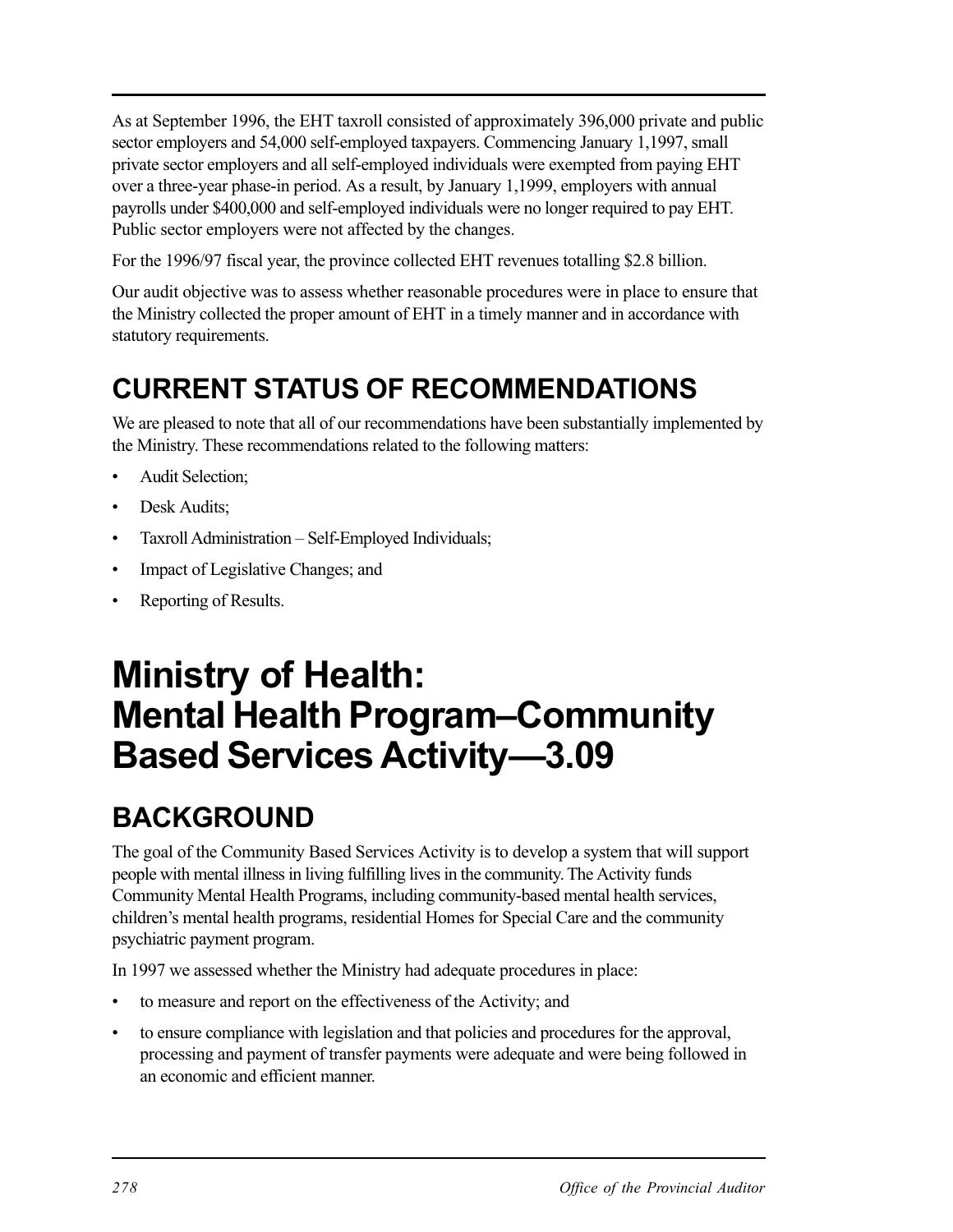# **CURRENT STATUS OF RECOMMENDATIONS**

Recommendations relating to the following areas of our 1997 report have been substantially implemented:

- adherence to ministry Guidelines and Process Requirements for operating plans;
- Allocation of Funds under the Community Psychiatric Payment Program;
- Monitoring of the Community Psychiatric Payment Program;
- Homes For Special Care Processing of Payments and Recoveries; and
- Homes For Special Care Respite Care Grants.

The current status of the remaining recommendations is as follows:

# *MENTAL HEALTH REFORM*

#### **Recommendations**

**4.00** 

*To enable any needed corrective action to be taken on a timely basis, the Ministry should periodically evaluate its progress in meeting the mental health reform targets.* 

*To enable it to better plan the future direction of mental health care, the Ministry should develop and compare the costs and outcomes of community-based care with those for institutional care for various levels of services/care.* 

#### **Current Status**

The Ministry informed us that the research projects funded through the multi-year Community Mental Health Evaluation Initiative are in the early stages of implementation. Research projects that have been funded will provide the Ministry with vital information regarding cost benefits and outcomes related to core community mental health functions. Data from these projects to advance the refinement of mental health reform targets is an essential prerequisite.

The Mental Health Minimum Data Set is intended to enable ministry staff to analyze and compare the costs of community care and institutional care. The Ministry's Senior Management Committee has deferred the development and implementation of the Mental Health Minimum Data Set project at this time due to other priorities to ensure Year 2000 compliance.

# *PERFORMANCE MONITORING*

#### **Recommendation**

*To ensure that agreed upon community-based services are being provided and that funding is reasonable and consistent, the Ministry should:* 

- *define acceptable levels of care; and*
- *• establish performance benchmarks and outcome measures, and monitor programs against them.*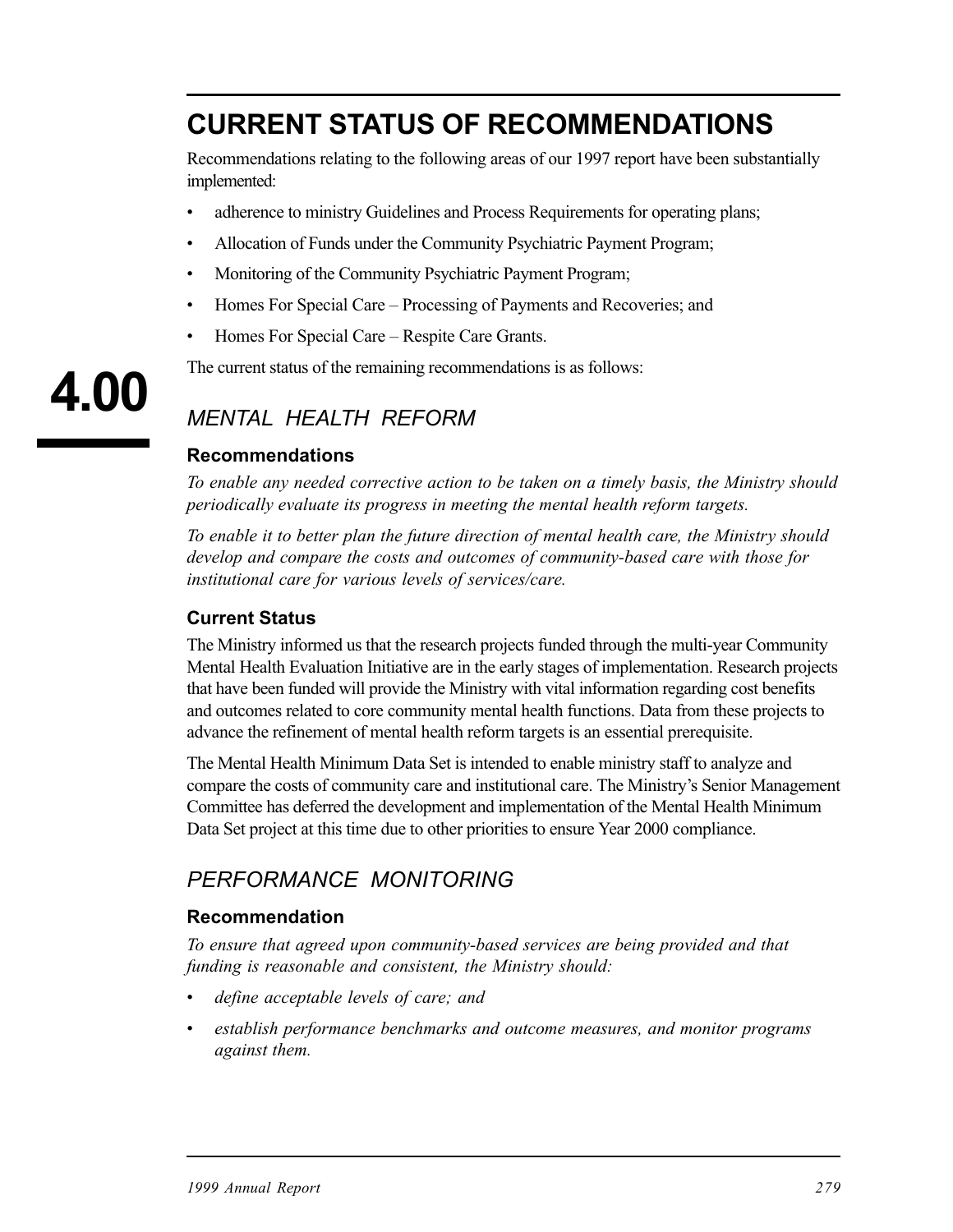#### **Current Status**

Levels of care have been included in the Ministry's March 1999 publication *Making It Happen: Operational Framework for the Delivery of Mental Health Services and Supports.* Once the Operational Framework is formally released, regional and local planning processes will be able to align and rationalize community mental health services based on the directions contained therein.

Performance benchmarks/targets and outcomes will be based on multi-year baseline data captured by the Mental Health Minimum Data Set.

# *MANAGEMENT INFORMATION SYSTEMS*

#### **Recommendation**

*To facilitate the monitoring of mental health reform and enable management to better evaluate the effectiveness of community-based mental health services, the Ministry should accelerate the development and implementation of an appropriate management information system.* 

#### **Current Status**

In partnership with community players, the Mental Health Minimum Data Set will collect the data required to support critical management information system databases. A Technology Survey was also completed and will enable the Ministry to assess and evaluate direct electronic transfer alternatives. Community Mental Health Programs Budget System, Financial Logs and Sessional Fees System have all been implemented. These will be further refined following the completion of the Year 2000 project.

# *HOMES FOR SPECIAL CARE – QUALITY OF CARE*

#### **Recommendation**

*To ensure that Homes for Special Care provide appropriate and consistent resident care across the province, the Ministry should mandate compliance with the minimum standards of care as a condition of licence renewal.* 

#### **Current Status**

The Ministry informed us that it is currently developing a comprehensive housing policy for mental health that will set out standards and monitoring mechanisms for all supportive housing, including the Homes for Special Care program. These standards and monitoring mechanisms will help to ensure a consistent approach to the programs being funded by the Ministry. The policy may have legislative implications for the *Homes for Special Care Act.* Consultation is planned for the fall of 1999.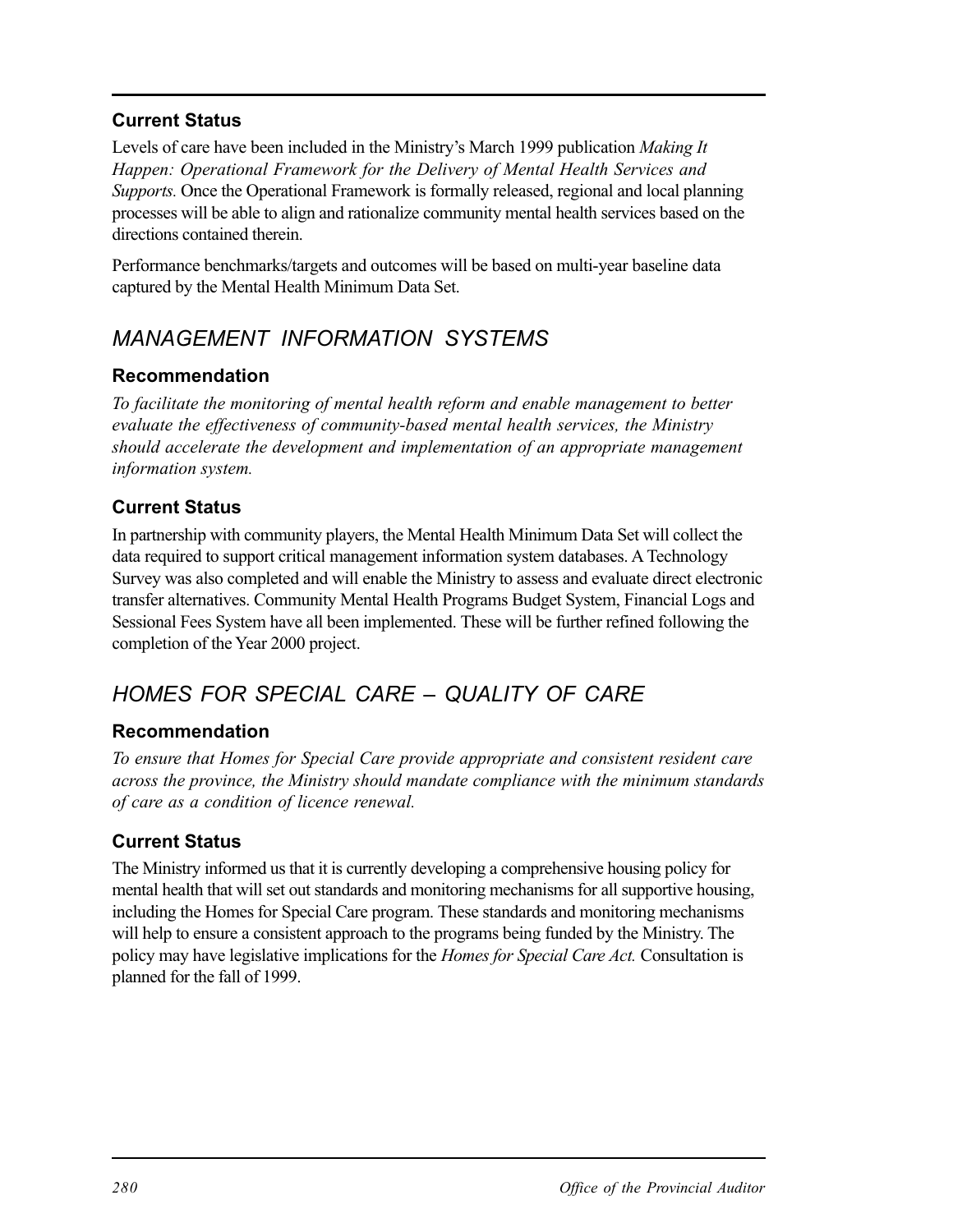# **Ministry of Health: Public Health Activity — 3.10**

# **BACKGROUND**

The programs under the Public Health Activity are designed to maintain population health through health protection, health promotion and disease prevention. The Ministry's Public Health Branch, under the direction of the Chief Medical Officer of Health, is responsible for administering the Activity.

The objectives of our audit of the Public Health Activity were to assess whether the Ministry had adequate policies and procedures in place:

- to ensure that public health programs were funded and delivered with due regard for economy and efficiency and in accordance with applicable legislation; and
- to measure and report on the effectiveness of provincially-funded public health programs.

# **CURRENT STATUS OF RECOMMENDATIONS**

Recommendations relating to the following areas of our 1997 report have been substantially implemented:

- Vaccine Preventable Diseases Program Immunization of Children;
- Financial Controls Over Vaccine Expenditures;
- Vaccine Purchasing;
- providing suggested changes to federal immigration legislation;
- Sexually Transmitted Diseases;
- Food Safety Program; and
- Rabies Control.

The current status of the remaining recommendations is as follows:

## *ACCOUNTABILITY TO THE LEGISLATIVE ASSEMBLY*

#### **Recommendation**

*To improve the accountability of the Public Health Activity, the Ministry should consider periodically reporting to the Legislative Assembly on the extent to which:* 

- *• public health programs delivered by boards of health have met provincial standards; and*
- *provincial public health objectives have been achieved.*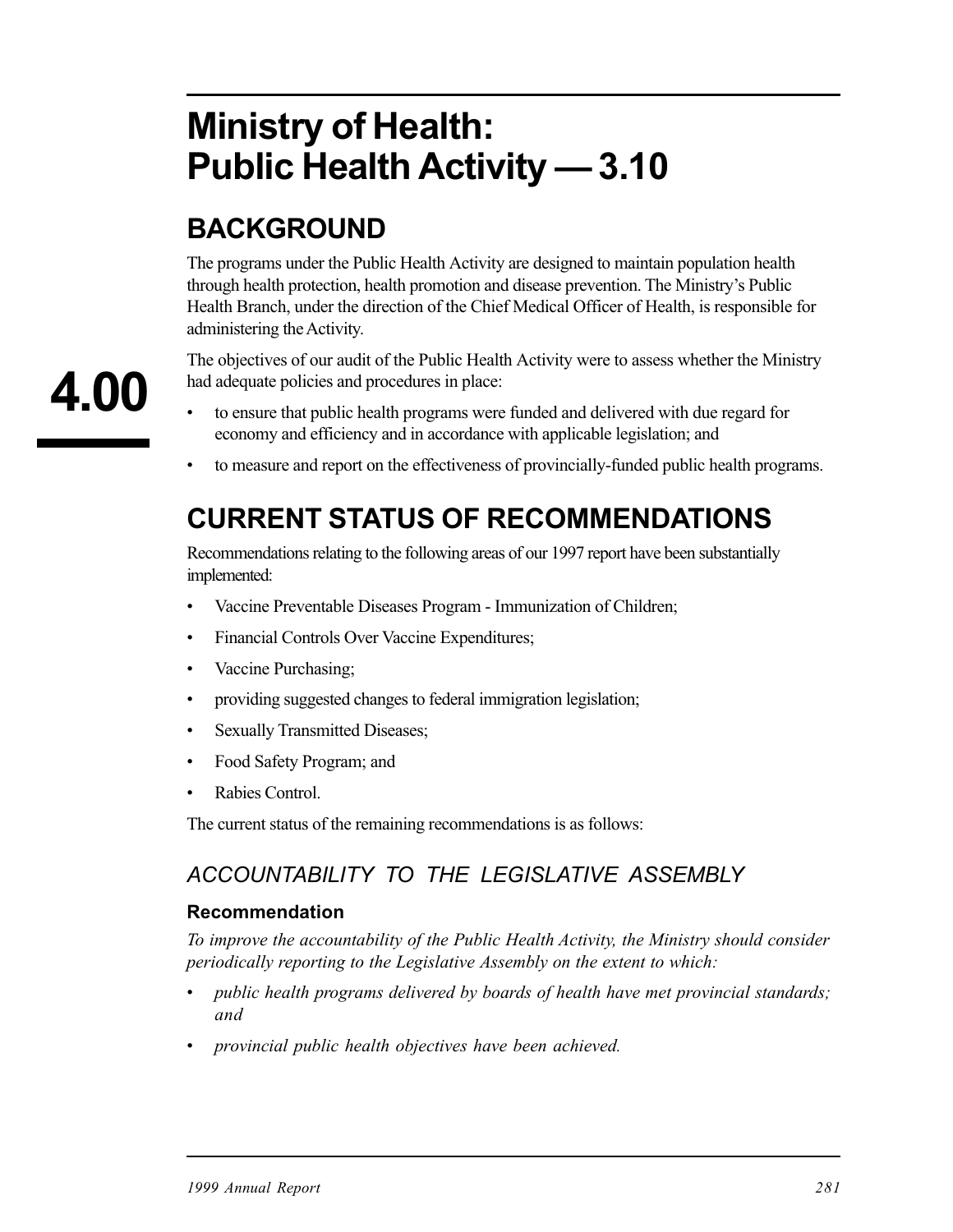#### **Current Status**

All boards of health completed and submitted the Mandatory Program Indicator Questionnaire for the January to June 1998 reporting period. The completed questionnaires were analyzed by the Public Health Branch and results distributed to the boards.

A Compliance Assessment Steering Committee is developing a system for assessing compliance with mandatory programs. Boards of health will be required to provide a full year of data for 1998, which will be analyzed by the Branch and results distributed to the boards.

We were advised that the Ministry is considering including these results in its annual reporting to the Legislature on business plans and performance measurement.

# *FUNDING ARRANGEMENTS*

#### **Recommendation**

*To ensure that funding for all mandatory public health programs is allocated equitably, the Ministry should expand the use of indicators of service costs and of the relative health needs of communities.* 

#### **Current Status**

As a result of new cost-sharing arrangements, the Public Health Branch indicated that it would be reviewing the existing global needs-based formula that adjusts for population factors such as geography, income and education.

## *VACCINE PREVENTABLE DISEASES PROGRAM – IMMUNIZATION OF ADULTS*

#### **Recommendation**

*To contribute to its goal of protecting public health and preventing disease, the Ministry should:* 

- establish coverage targets for influenza, pneumococcal, tetanus and diphtheria *vaccines; and*
- develop systems to monitor attainment of these targets and take appropriate *corrective action as necessary.*

#### **Current Status**

Coverage targets for influenza and pneumococcal vaccines are now included in the *Mandatory Health Program and Services Guidelines.* Coverage was assessed in April 1998. For diphtheria and tetanus, the objective is to maintain a zero incidence of disease. Accordingly, occurrence is measured rather than immunization coverage.

The results of the OHIP billing numbers pilot project indicated that a significant proportion of vaccines administered was not recorded on the system. The ultimate solution may involve information sharing between Provider Services Branch and Public Health, as is done in Manitoba. Options are being explored, bearing in mind Year 2000 constraints.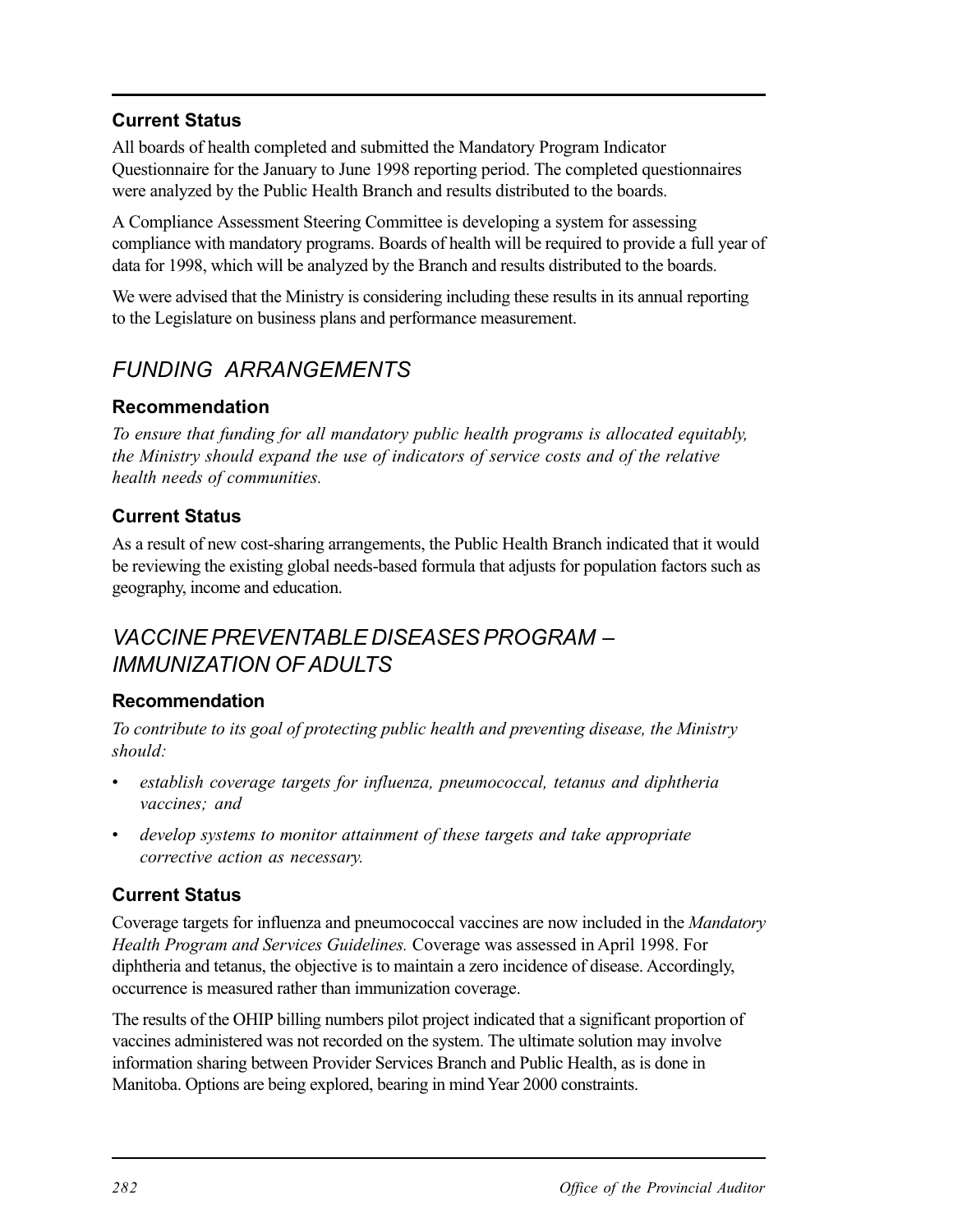## *IMMUNIZATION INFORMATION SYSTEM*

#### **Recommendation**

*Immunization is a major contributing factor to the Ministry's goal of protecting public health and preventing disease. Therefore, to better track the immunization of children and adults, the Ministry should assess the feasibility of modifying existing systems or developing appropriate ones to capture the necessary information.* 

#### **Current Status**

A review of the Public Health Activity's system development needs has been carried out, and a project manager has been assigned. However, no system development activities are planned due to Year 2000 priorities.

We were advised that the exploration of public health information systems in other jurisdictions is underway, in particular, the system used by the British Columbia Ministry of Health.

# *PROVINCIAL IMMUNIZATION CAMPAIGNS*

#### **Recommendation**

*To assist in planning future immunization campaigns and to identify opportunities for increased operational efficiency, the Ministry should obtain from a sample of boards explanations of why their costs were significantly higher or lower than the provincial average for delivering the recent hepatitis B and measles campaigns.* 

#### **Current Status**

This recommendation will be considered before future immunization campaigns are planned. Since funding for the delivery of these programs is being transferred to municipalities, the Ministry feels that its ability to influence local operational efficiencies in future campaigns will be based on more indirect methods.

# *TUBERCULOSIS CONTROL – CONTACT TRACING*

#### **Recommendation**

*To help monitor the effectiveness of the Tuberculosis Control Program, the Public Health Branch should obtain additional information on the results of tuberculosis contact tracing by boards of health.* 

#### **Current Status**

A review of the Public Health Activity's system development needs has been carried out, and a project manager has been assigned. However, no system development activities are planned due to Year 2000 priorities.

We were advised that the exploration of public health information systems in other jurisdictions is underway, in particular, the system used by the British Columbia Ministry of Health.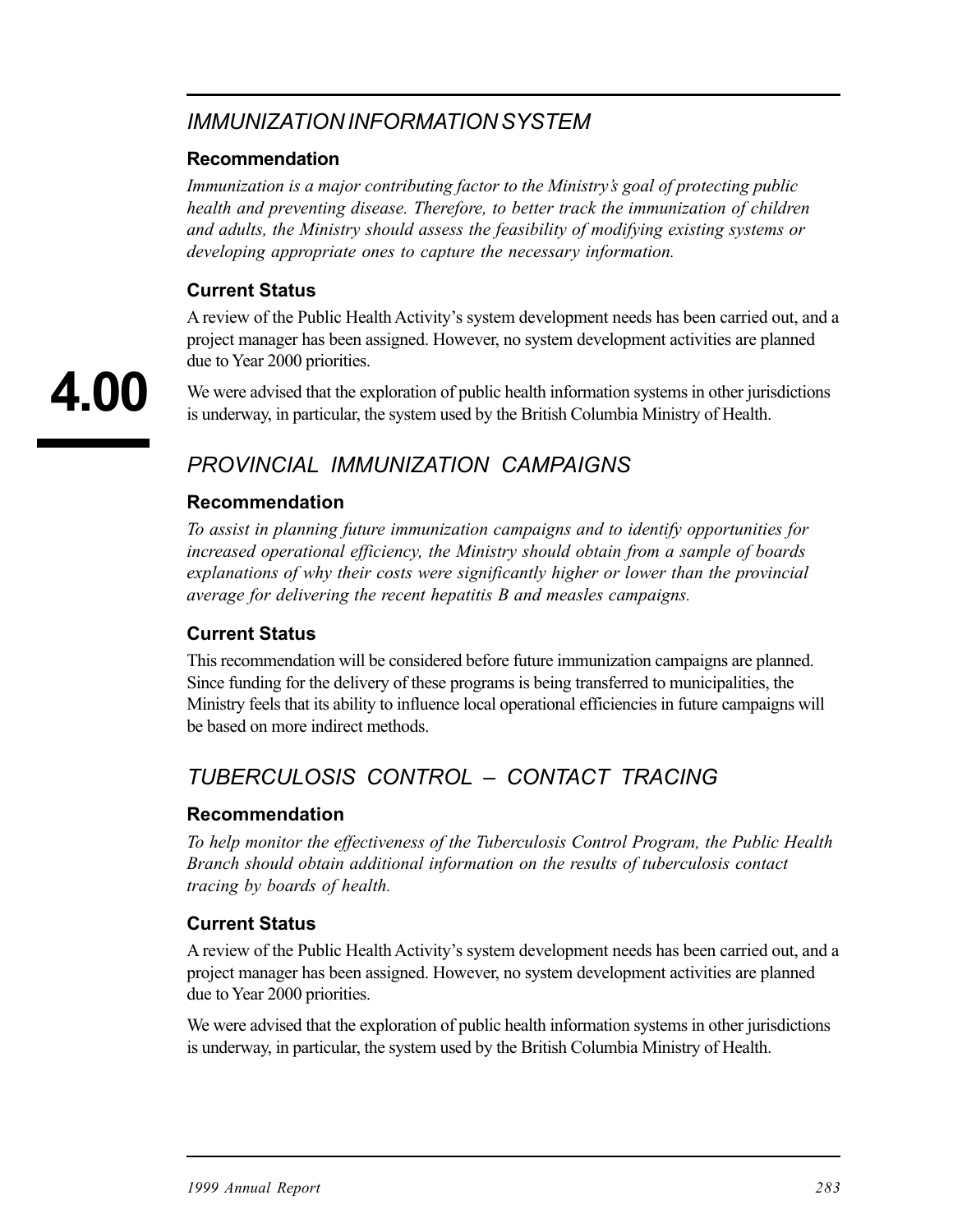# *TUBERCULOSIS CONTROL – SCREENING HIGH-RISK GROUPS*

#### **Recommendation**

*To improve the effectiveness of mandatory tuberculosis screening programs, the Ministry should:* 

- determine whether there is a sufficient legal basis to support the mandatory screening *of high-risk groups; and*
- *encourage and monitor the prescribing of appropriate drug therapy.*

#### **Current Status**

The revised *Mandatory Health Programs and Services Guidelines* include the screening of high-risk groups and medical assessment of all skin-positive individuals. The Public Health Branch has studied and recommended changes to the *Health Protection and Promotion Act*  regarding these issues. We were advised that the changes will be considered when the next opportunity to make changes to the Act arises.

## *TUBERCULOSIS CONTROL – MEDICAL SURVEILLANCE UNDERTAKINGS*

#### **Recommendation**

*To enhance the effectiveness of the medical surveillance of individuals with inactive tuberculosis, the Ministry should improve its ability to track individuals under surveillance.* 

#### **Current Status**

The federal government has issued a discussion document that addresses a number of issues related to tuberculosis control and immigration. The Ministry has issued a formal response to the document. Many of the changes address the recommendations in our 1997 report. There is ongoing activity in providing input to Citizenship and Immigration Canada about current gaps in the information provided to public health.

# *TOBACCO CONTROL ACT*

#### **Recommendation**

*To increase compliance with the* Tobacco Control Act*, the Ministry should evaluate the use of additional enforcement measures and should develop an overall communication strategy to publicize enforcement efforts.* 

#### **Current Status**

An Expert Panel has reviewed the Ontario Tobacco Strategy including implementation of the *Tobacco Control Act*. The Panel has issued a report and recommendations, some of which deal with enforcement of legislation. The report has been submitted to the Minister.

The *Mandatory Health Programs and Guidelines* require public health units to: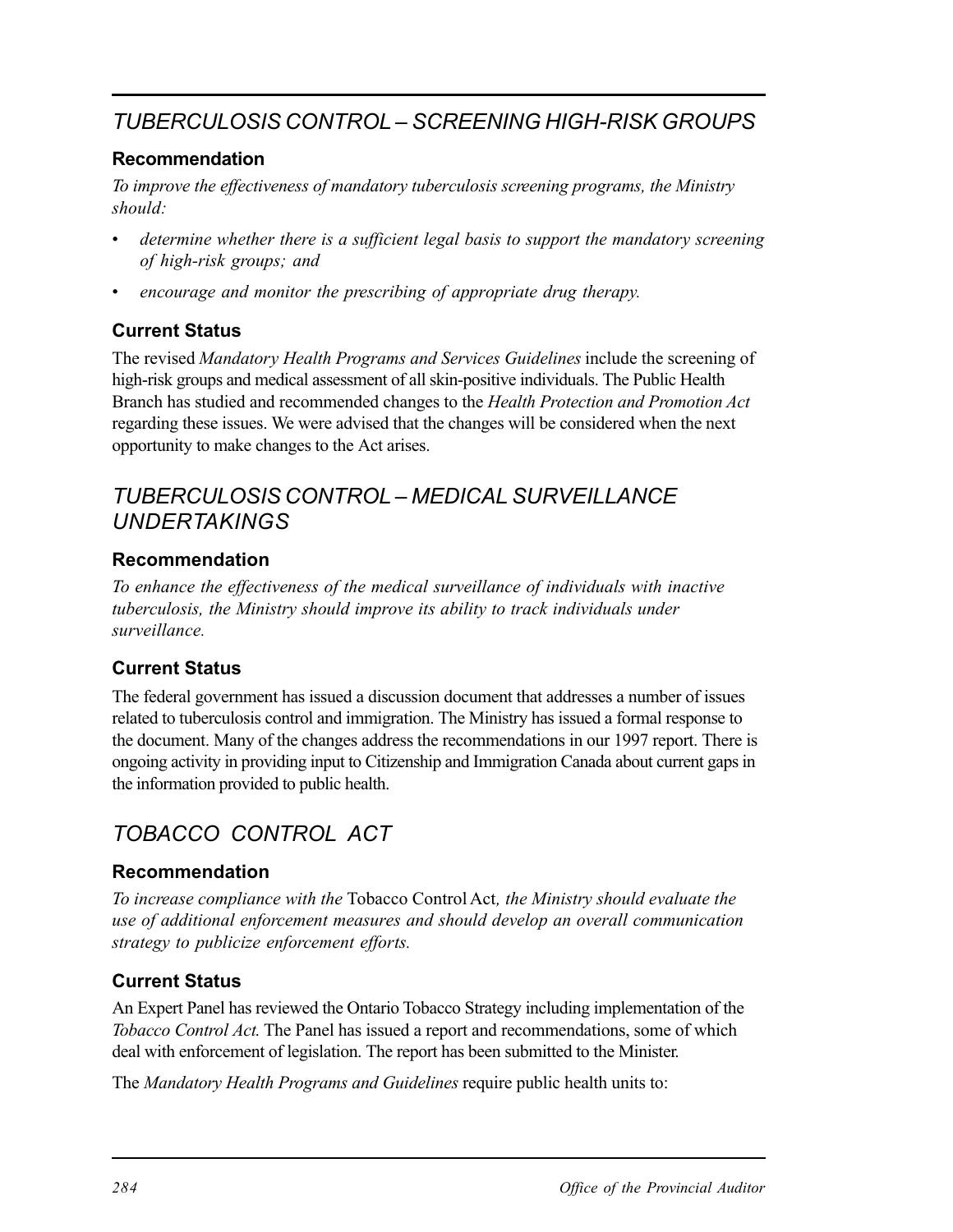- perform annual compliance checks on a percentage of tobacco vendors; and
- ensure the ongoing use of media to increase awareness of the purpose of the *Tobacco Control Act* and to facilitate awareness of the rationale and scope of enforcement efforts.

We were advised that boards of health will be required to complete a questionnaire in June 1999 that will provide a full year of data on compliance with the Act. The completed questionnaires will be analyzed and the results distributed to boards of health.

# **Management Board Secretariat: Employee Health Care Benefits — 3.11**

# **BACKGROUND**

**4.00** 

The Ontario government provides employee health care benefits for its employees and their eligible dependants. These benefits fall under four main categories: supplementary health which covers expenses for such items as drugs and vision care; dental care; long-term disability protection; and group life insurance. Similar to most employers who manage benefit programs for a large number of employees, the Ontario government is self-insured and uses insurance carriers to process and adjudicate employee benefit claims. This means that the government reimburses the insurance carriers for the actual benefit claims paid to employees and pays an administrative fee for their processing and adjudication services.

In 1997 our audit objective was to assess whether Management Board Secretariat (MBS) had adequate systems and procedures in place to manage employee benefit plans with due regard for economy and in accordance with the terms of the plans.

# **CURRENT STATUS OF RECOMMENDATIONS**

MBS has substantially implemented our recommendations relating to the following areas:

- Cost-containment Strategies;
- Communication with Employees;
- Management of Long-Term Disability;
- Monitoring Carrier Claims Processing Activities; and
- Measuring and Reporting Results.

The current status of the remaining recommendation is as follows: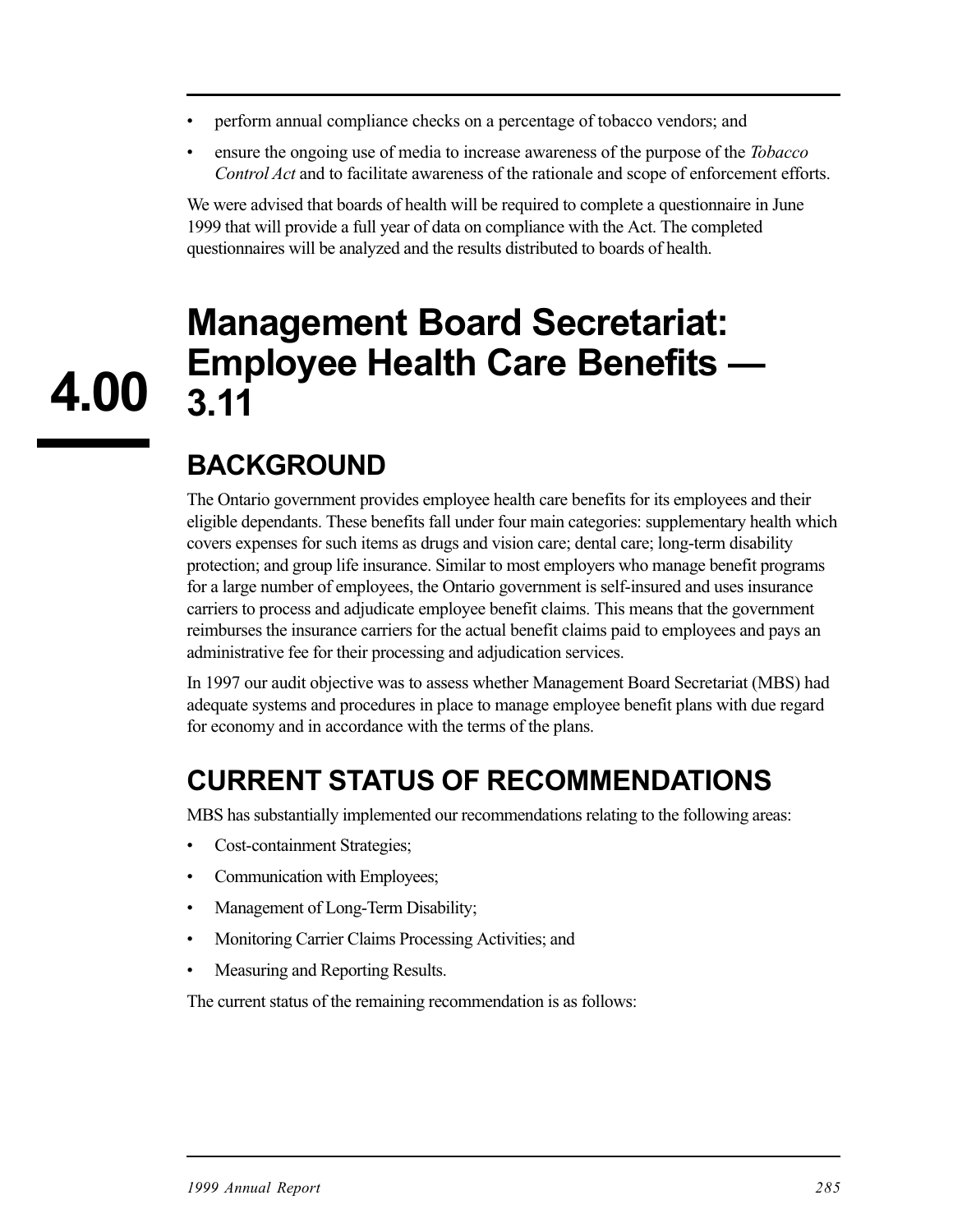# *POSITIVE ENROLMENT*

#### **Recommendation**

*To help ensure that supplementary health and dental claims are only paid for eligible recipients, the Management Board Secretariat should implement positive enrolment, whereby employees are periodically required to provide detailed information regarding spousal insurance coverage and the eligibility of family members.* 

### **Current Status**

The Ontario Public Service (OPS) is currently implementing a new corporate human resources information system named the Workforce Information Network (WIN). Positive enrolment has been confirmed as an element of this system; it has been identified as part of the second phase of implementation, which is tentatively scheduled for the early part of the year 2000.

Once all OPS ministries have WIN in place, employees will be required to identify their eligible dependants. This information will be provided to the insurance carriers as the basis upon which to determine dependant claims eligibility. MBS is reviewing the mechanism that would allow OPS employees to update this information when any changes occur and confirm the information on dependants on an annual basis.

# **Ontario Housing Corporation and Metropolitan Toronto Housing Authority: Capital Asset Management — 3.12**

# **BACKGROUND**

The Ontario Housing Corporation (OHC) is an agency of the Ministry of Municipal Affairs and Housing and is funded through rental income and subsidies from the provincial and federal governments. The OHC owns approximately 84,000 rent-geared-to-income housing units that are managed by 54 local housing authorities (LHAs), including the Metropolitan Toronto Housing Authority (MTHA). These units provide housing for about 250,000 low-income households in 310 communities.

In 1997 our audit objective included assessing whether OHC and MTHA had in place the systems and procedures to ensure that their rental properties were repaired and maintained economically, efficiently and effectively. We recommended actions that OHC and MTHA could take to:

- better assess building conditions and estimate the costs of needed repairs in order to effectively establish priorities for capital repairs;
- achieve further savings of several million dollars in utility and maintenance costs; and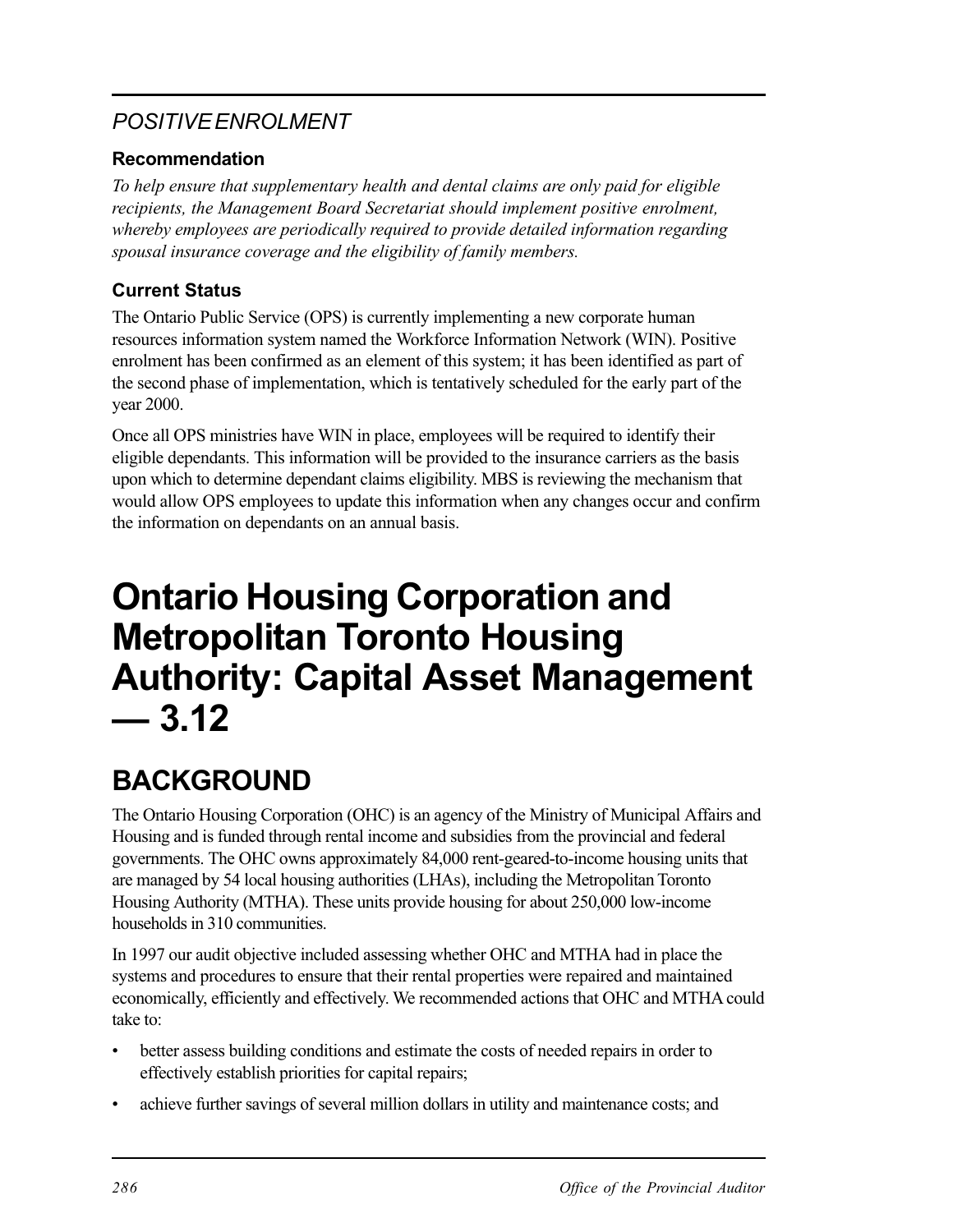ensure compliance with legislation and corporate policies governing health and safety matters such as the *Ontario Fire Code* and asbestos management.

# **CURRENT STATUS OF RECOMMENDATIONS**

Our recommendations for strengthening the capital planning and budgeting process have been substantially implemented. Our other recommendations were still in the process of implementation although good progress had been made. Significant actions taken and planned by OHC and MTHA on our recommendations are as follows:

## *MANAGING UTILITY COSTS AND ENERGY USE*

#### **Recommendation**

*To reduce costs and encourage energy conservation, Ontario Housing Corporation should:* 

- *• ensure that best practices in energy conservation initiatives already adopted by some local housing authorities are periodically summarized and shared among the rest;*
- *• reinstate periodic comparisons of local housing authority energy consumption costs to identify buildings with opportunities for savings; and*
- *• examine the feasibility of expanding user payment for utilities related to individually metered units.*

#### **Current Status**

The OHC approved an energy and water conservation strategy in December 1997. Independent energy and water audits were completed in 1998 on a sample of 88 buildings and the results were independently analyzed in a report issued in December 1998. The independent consultant concluded that, while the energy consumption of OHC buildings is comparable to that of private sector buildings, implementing all recommended energy and water conservation measures would save about \$13.7 million annually and require an investment of \$85 million, for an average payback of 6.2 years. The consultant recommended that measures with a payback of less than five years should be implemented first at a capital cost of \$5.5 million for OHC's entire building portfolio.

The OHC implemented some measures identified by LHAs in 1998 when savings had been achieved on other high priority projects and had allocated \$2 million in their 1999 capital budget to implementing energy-saving measures with a payback of less than five years. Energy conservation measures are also undertaken as part of larger repair or replacement projects.

Units with individually metered utilities where tenants pay the cost reflect lower consumption rates throughout the OHC's building portfolio, including MTHA. Few of the high-rise units are individually metered. Any significant reduction in energy consumption in residential units requires the active participation of residents in energy conservation or user pay programs. Both options were still being reviewed.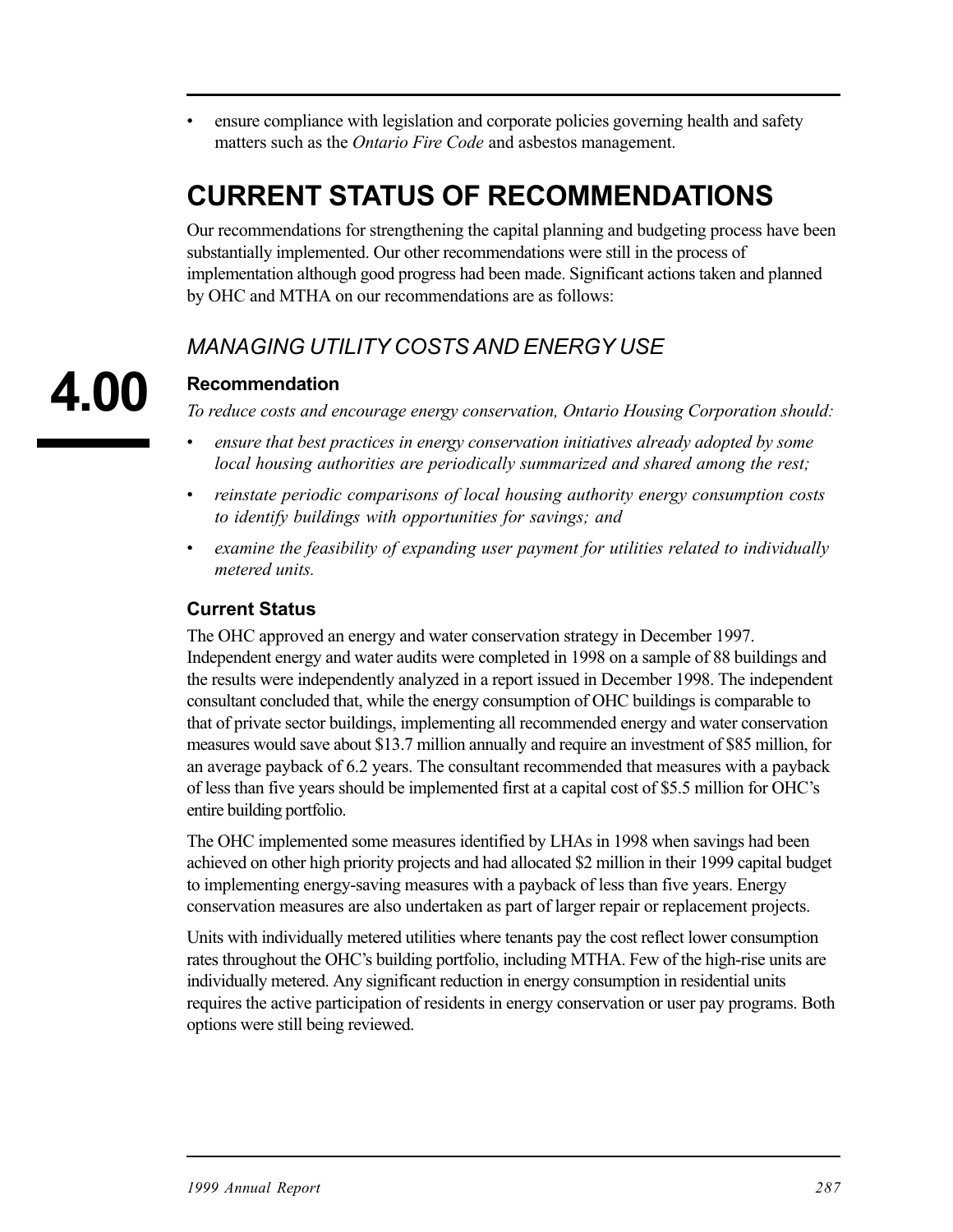#### **Recommendation - MTHA**

*To help meet performance targets for reducing utility costs and energy use, Metropolitan Toronto Housing Authority should examine the results of initiatives taken by other local housing authorities that have achieved substantial savings in utility costs and implement those having the greatest potential for payback.* 

#### **Current Status**

MTHA's Energy Management Program has included a survey and comparison of energy consumption patterns to that of buildings owned by several other LHAs and to those of private and non-profit owners in Toronto. On a per occupant basis, MTHA's building energy use compared favourably. Energy use for all buildings had been benchmarked over the last three years and monitoring against the benchmarks had yielded savings. However, the results and recommendations of the energy and water audits conducted for OHC had not yet been shared with MTHA and so the potential for further savings by MTHA had not yet been assessed.

# *MAINTENANCE MANAGEMENT*

#### **Recommendation**

*To better ensure that maintenance services are delivered efficiently and effectively, Ontario Housing Corporation should:* 

- *resume its benchmarking project and make use of existing local housing authority efforts to develop standards and reduce the costs for various maintenance activities;*
- *• collect and share local housing authority cost-saving initiatives among local housing authorities; and*
- *require local housing authorities to use periodic expert inspections of buildings to assess the quality of maintenance services and to report the results and any recommended actions to their boards for follow-up.*

#### **Current Status**

In March 1999 the board approved a model for benchmarking the performance of LHAs beginning with the year 2000 business plans for each LHA. The model includes the measurement and benchmarking of four key indicators: manageable costs (including maintenance), vacancy rate, unit turnaround time and arrears. LHAs will also be required to perform self assessments of a number of key business processes including adherence to maintenance service standards. In 1998 the OHC also began collecting information on best practices followed by LHAs and communicating them at the rate of one topic per month. The one on maintenance practices was issued in March 1999.

Independent building condition assessments conducted in 1997 for a sample of the housing portfolio provided some assessment information on the quality of maintenance in those buildings assessed.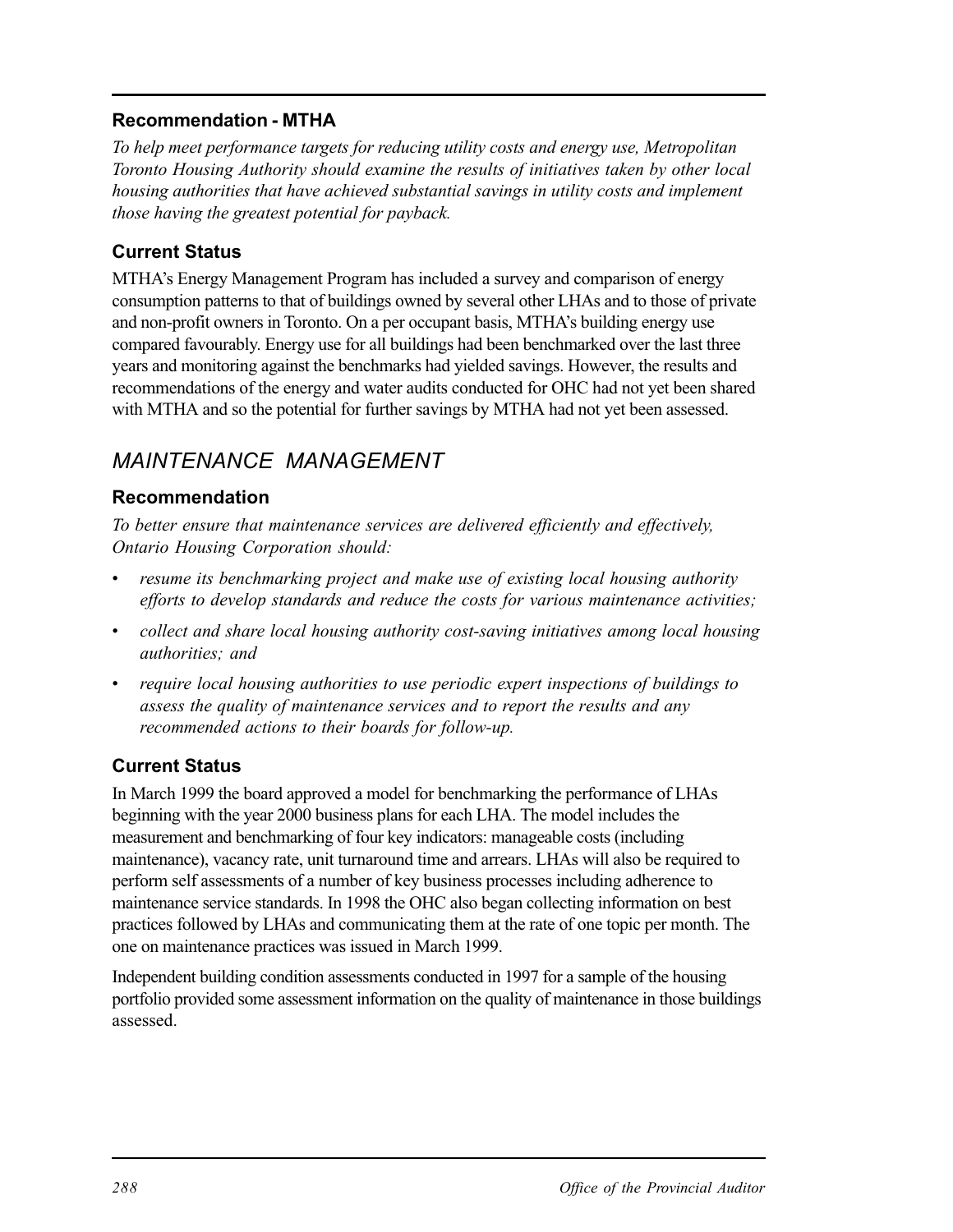#### **Recommendations - MTHA**

*To help meet cost reduction targets for maintenance services, Metropolitan Toronto Housing Authority should develop strategies for increasing staff productivity and, in particular, for reducing time lost due to sick days taken.* 

*To better manage maintenance services, Metropolitan Toronto Housing Authority should establish service delivery, reporting and performance evaluation expectations for maintenance staff that are similar to those established for the private management companies it has under contract. MTHA should also examine maintenance management systems established by other large local housing authorities for their applicability to its requirements.* 

# **4.00**

#### **Current Status**

An Attendance Management Program had been implemented at MTHA that for 1998 resulted in a 20% reduction in sick days taken by maintenance staff from 1997. Paid sick days per employee declined to 9.37 in 1998. Lost time due to accidents also decreased by 45% to 3.5 days per employee in 1998 over 1997. MTHA had set goals to reduce time lost due to illness and accidents by a further 20% and 25% respectively in 1999.

MTHA had also introduced measures to assess and track maintenance quality. For example*,*  "% of service call-outs for emergency capital repairs" was being tracked against a target and the prior year as an indicator of the effectiveness of their preventative maintenance program.

MTHA had recently put additional communities under private management. Service expectations and requirements for direct and private management of properties were still being reviewed and compared for best practices with the intention of bringing the two into closer alignment. Additionally, other organizations had been surveyed for best practices and further opportunities for improving maintenance efficiency had been identified but not yet acted upon.

### *ASBESTOS MANAGEMENT*

#### **Recommendation**

*The Ontario Housing Corporation should:* 

- *remind local housing authorities of their responsibility to manage asbestos in accordance with legislation and corporate policies; and*
- ensure that the status of asbestos surveys and actions taken to rectify noted *deficiencies is reported periodically to each local housing authority board and that these boards in turn provide assurance to the board of Ontario Housing Corporation that their responsibilities have been met.*

#### **Current Status**

Each LHA board had been instructed to confirm to OHC's board that it has met its responsibilities for asbestos handling, including reporting to its own board. As at April 1999, only 11 LHAs had reported. The General Manager planned to follow up with LHAs and report to the board on LHA conformance later on in 1999.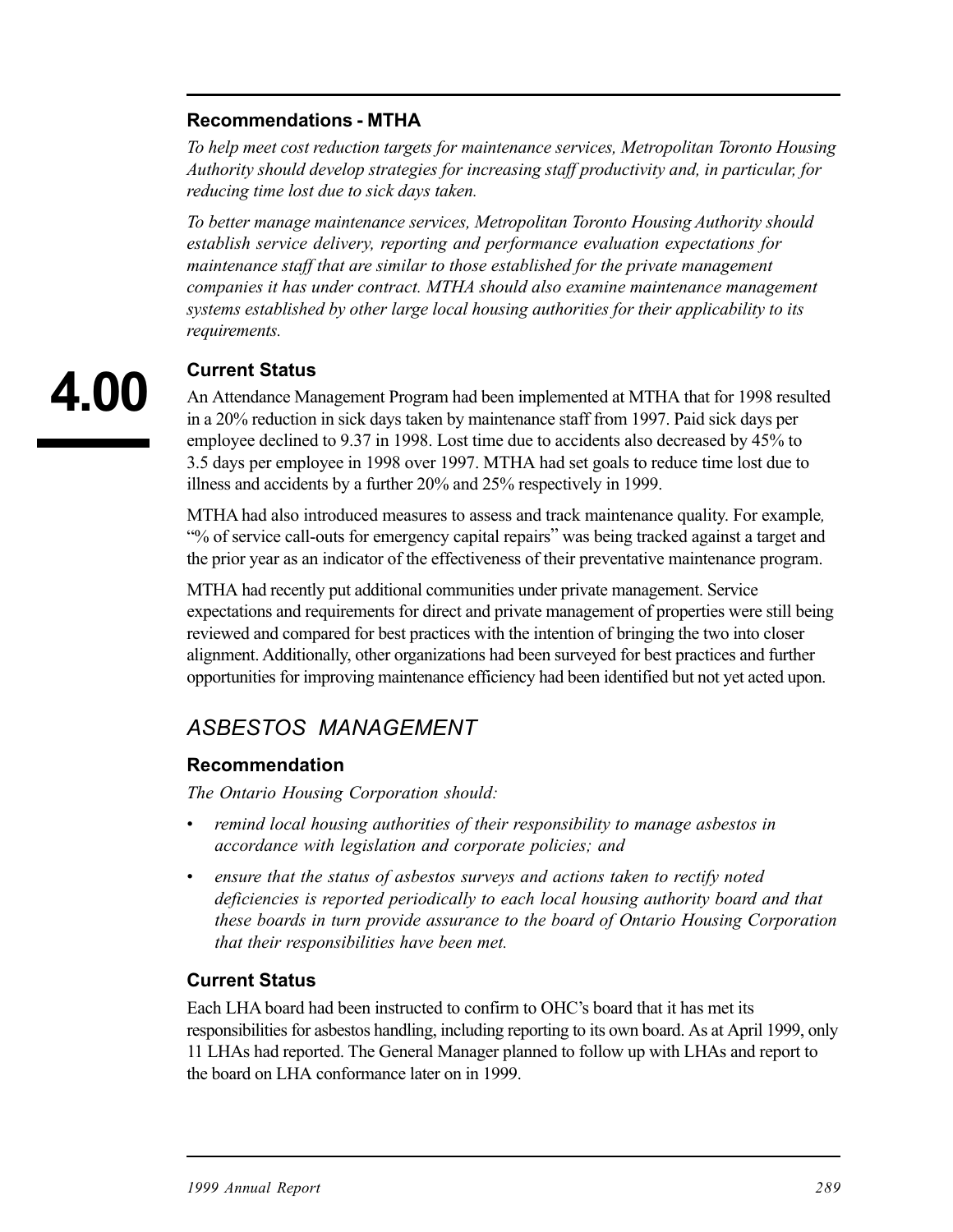#### **Recommendation - MTHA**

*To ensure that high-priority projects such as asbestos abatement are completed expeditiously in order to minimize risk and exposure to residents, staff and the Metropolitan Toronto Housing Authority, the status of all projects involving health, safety or legislative compliance should be closely monitored and regularly reported to the board.* 

#### **Current Status**

MTHA had established an Asbestos Management Program had been established and taken a number of measures. As a result of those measures MTHA reported that it was in full compliance with applicable legislation and that all required inspections had been conducted in 1998. A progress report was provided to the MTHA board on April 21,1999.

## *FIRE CODE COMPLIANCE*

#### **Recommendation**

*To ensure that local housing authorities are complying with the* Ontario Fire Code*, Ontario Housing Corporation should require all local housing authorities to conduct independent inspections of their buildings for compliance with corporate policy and* Ontario Fire Code *requirements at least annually and to report the results of these inspections to their respective boards for any necessary action.* 

#### **Current Status**

The board had not been updated on the status of LHAs' efforts to comply with *Ontario Fire Code* retrofit and other requirements since March 20, 1998. At that time LHAs, other than MTHA, had reported that 95% of the retrofit work had been completed. Wherever possible, local fire departments had been asked to inspect their buildings and to issue letters of approval that they comply. About half of the buildings had received such approval as of December 31,1997 and a further 34% did not require any further work as a result of the inspection. Only 7% of buildings inspected required further work. Inspections had not yet been done for 18% of the buildings.

All LHAs, including MTHA, were in the process of retrofitting their buildings to comply with new *Ontario Fire Code* requirements for fire alarm audibility issued in June 1998 and with related corporate guidelines issued in January 1999.

#### **Recommendation - MTHA**

*To better ensure that* Ontario Fire Code *requirements are met and that any deficiencies are promptly identified and rectified, Metropolitan Toronto Housing Authority should periodically conduct independent inspections of all properties for compliance with*  Ontario Fire Code *requirements, take any necessary corrective actions and report the results to its board.* 

#### **Current Status**

MTHA had retained consultants to identify any remaining issues relating to *Ontario Fire Code*  retrofit compliance of buildings in MTHA's high-rise portfolio, to oversee any additional work required and to certify compliance. As of April 1999, MTHA's board was informed that letters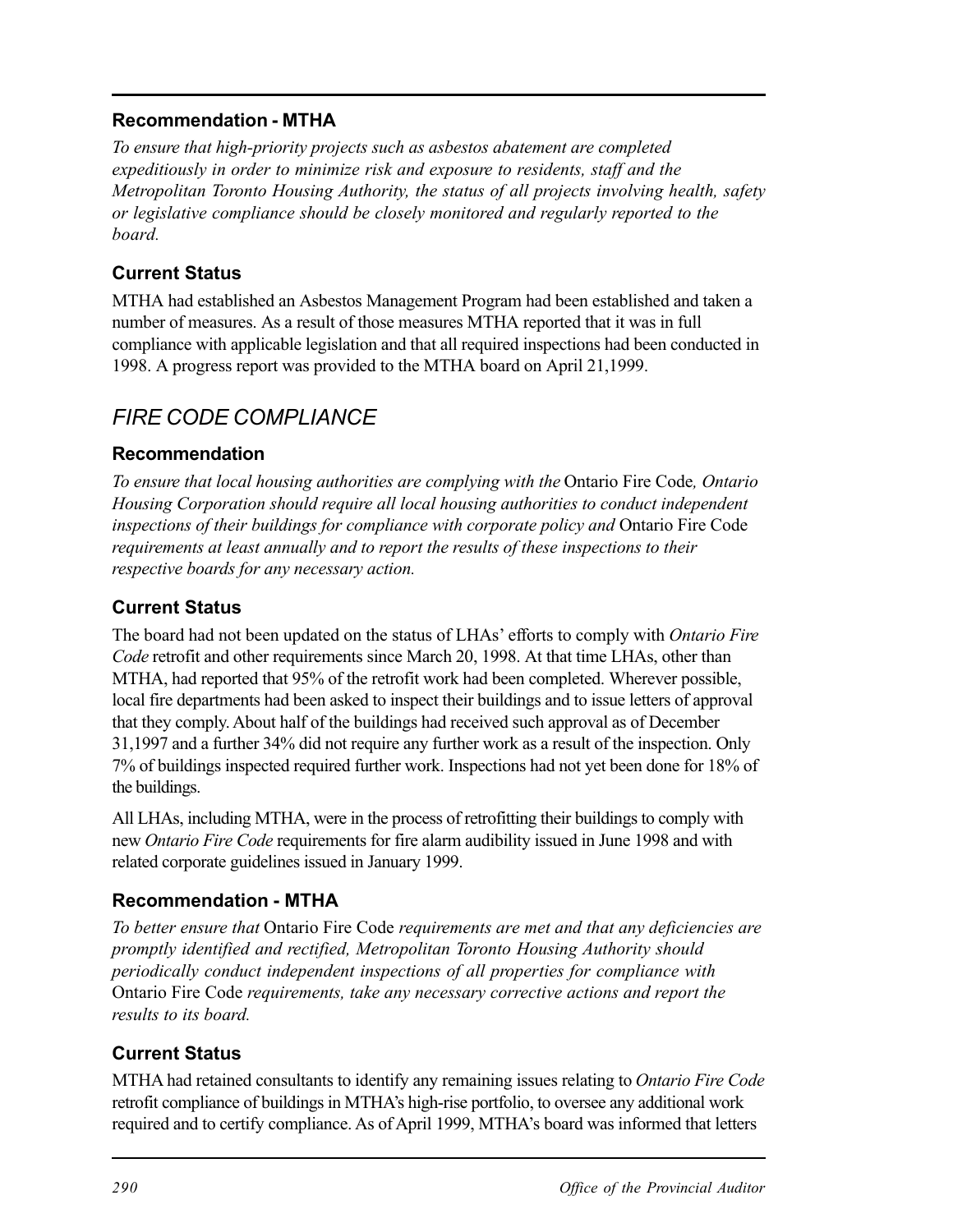of compliance had been obtained for all 90 high-rise buildings and 163 of 174 low-rise buildings. The remaining 11 properties were in one community and were expected to be in full compliance by June 1999.

# **Ministry of Transportation: Commercial Vehicle Safety and Regulation — 3.13**

# **4.00**

# **BACKGROUND**

The Ministry of Transportation's Safety and Regulation Division is responsible for the coordination of all road safety activities for the province. The Division oversees the inter-city bus and truck industries, administers the licensing of for-hire transport, and enforces legislation with respect to driver and vehicle safety, vehicle weight and size, and the movement of goods.

In 1997 we assessed whether the Division had adequate procedures in place to measure and report on the program's effectiveness in ensuring commercial vehicle safety and to ensure compliance with legislation and ministry policies. We also assessed the adequacy of procedures to ensure that resources were managed with due regard for economy and efficiency.

We found that the Ministry had implemented a number of legislative changes and initiated several projects designed to make provincial highways safer. However, further action was necessary to enhance road safety, to manage resources more efficiently, and to establish better procedures to measure and report on the effectiveness of its many new initiatives.

# **CURRENT STATUS OF RECOMMENDATIONS**

The Ministry has taken several significant actions to enhance road safety including the development and implementation of a number of new polices and procedures. Consequently, recommendations relating to the following matters have been fully or substantially implemented:

- Planning and Policy Initiatives;
- Effectiveness Measurement Reporting;
- Safety Education and Awareness;
- Roadside Inspections;
- Selection of Vehicles for Roadside Inspections;
- Commercial Vehicle Weight Inspections;
- Commercial Carrier Facility Audits;
- Warning Letter Interventions;
- Carrier Interviews and Audits;
- Carrier Sanctions;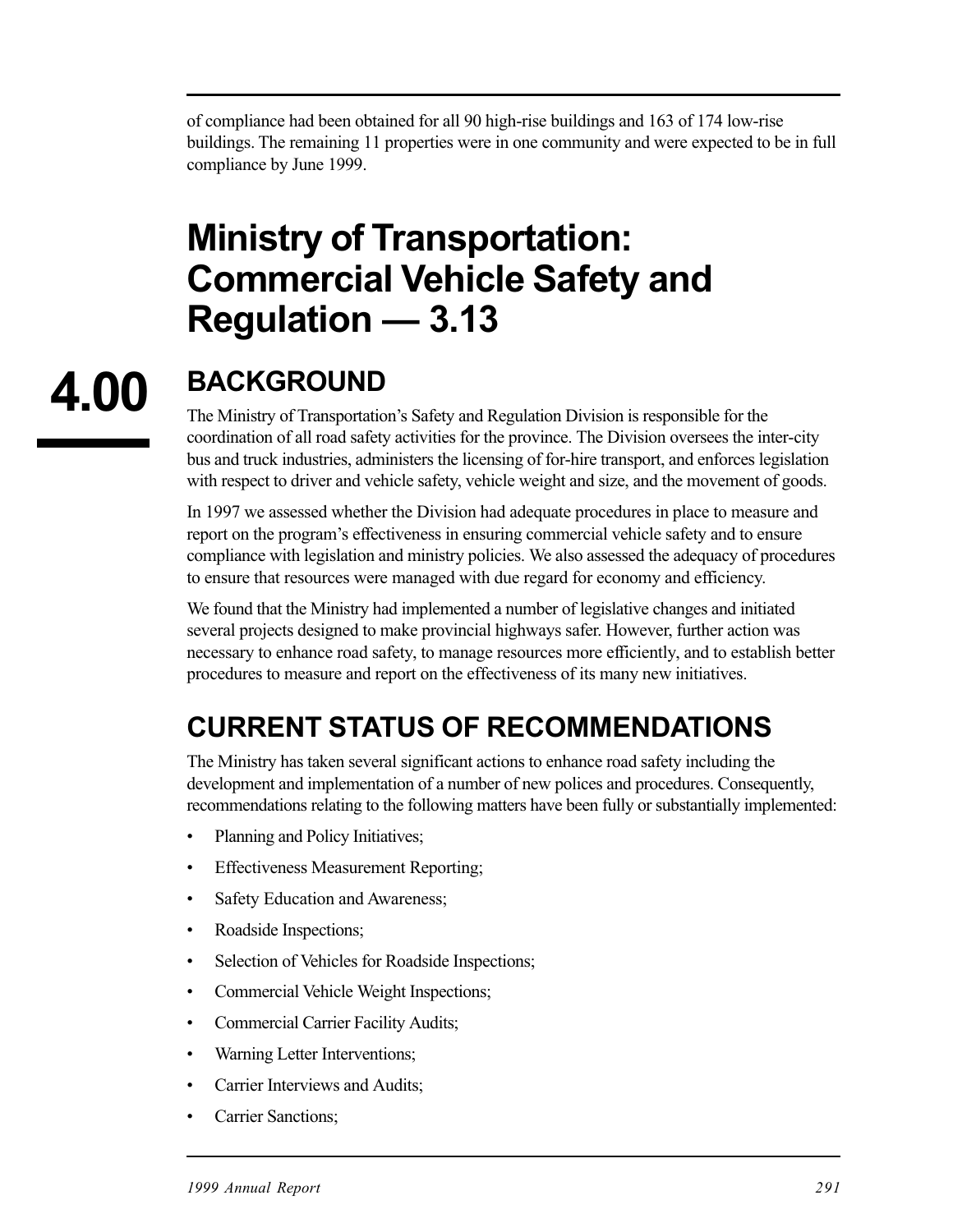- Enforcement Process; and
- Program Administration.

With respect to our other recommendations, the status of action taken is as follows:

# *BUS SAFETY INSPECTIONS*

#### **Recommendation**

*To ensure an efficient and effective Bus Safety Inspection Program, the Ministry should:* 

- *• review the current approaches used by the regional and area offices to determine the appropriate combination of roadside inspections and visits to premises; and*
- *upon determination of the appropriate inspection approach, develop standardized policies and procedures to assist area offices in implementing a comprehensive and consistent bus inspection process.*

#### **Current Status**

The Ministry is in the process of developing standardized bus inspection procedures and bus operators will remain a high priority for audits at the operator's facility. All enforcement officers have now received motor coach safety inspection training. Since a proper motor coach inspection requires that the vehicle be up on ramps, additional portable ramps will be purchased in 1999. This will allow for more roadside bus inspections in all regions of the province.

# *COMMERCIAL VEHICLE OPERATOR'S REGISTRATION*

#### **Recommendation**

*To help ensure the integrity of the Commercial Vehicle Operator's Registration (CVOR) system and database, the Ministry should:* 

- develop and document policies and procedures to ensure the accuracy and *completeness of the information provided on applications for CVOR certificates;*
- *improve controls over the storage, retention and retrieval of microfiche records;*
- *ensure that carrier information on the system database is valid and up to date; and*
- *implement procedures to ensure that all carrier convictions are promptly and accurately recorded on the CVOR system.*

#### **Current Status**

The Ministry has implemented or is in the process of implementing procedures to ensure the integrity of the CVOR system. Beginning in the fall of 1997, the Ministry required operators to report any changes in fleet size or kilometres traveled. The Ministry is moving toward implementing a CVOR renewal process to ensure that all information on the system is reasonably up to date, accurate and complete. In May 1999, the Ministry tested its microfiche retrieval system and found it to be reliable. The Ministry has also implemented procedures that require enforcement officers to verify that all carrier convictions are properly recorded on the CVOR system.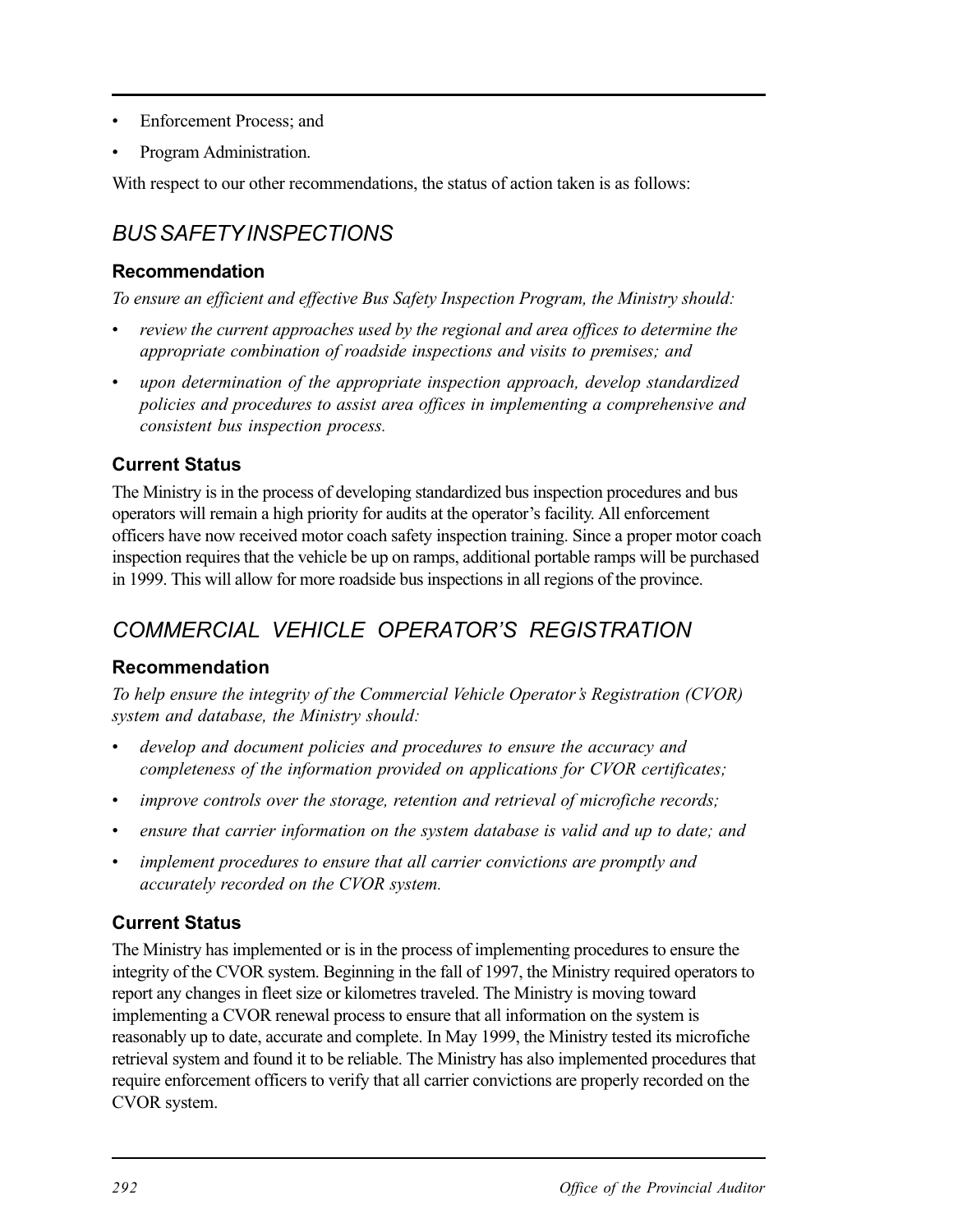## *COMMERCIAL CARRIER LICENSING*

#### **Recommendation**

*To help ensure that only appropriately qualified applicants are licensed, the Ministry should develop policies and procedures for assessing factors such as safety fitness as required under the* Truck Transportation Act *or any replacement legislation.* 

#### **Current Status**

The Ministry had developed formal policies to be reflected in proposed legislative changes including the repeal of the *Truck Transportation Act.* However, the proposed changes were not included in the legislative amendments. Consequently, the requirements of the Act are still in effect and all applicants are required to complete a safety fitness test that establishes the carrier's knowledge of safety requirements in the province. Along with renewal of the CVOR, the Ministry intends to introduce an enhanced safety fitness test that will be completed by all applicants. In addition, with the implementation of national safety rating standards, applicants from other jurisdictions will be required to submit the safety ratings assigned by their previous jurisdictions.

## *LICENSING AND INSPECTION*

#### **Recommendation**

*To ensure adequate monitoring of Motor Vehicle Inspection Stations (MVIS), the Ministry should:* 

- *implement a risk-based approach for selecting MVIS for inspections;*
- *regularly generate information designed to highlight areas of concern for investigation and follow-up;*
- *• require increased monitoring and more frequent inspections of those carriers licensed to inspect their own vehicles; and*
- *• establish uniform criteria for determining when an inspection station's licence or a mechanic's registration should be revoked.*

#### **Current Status**

The Ministry has manually identified motor vehicle inspection stations that have issued a disproportionate number of certificates and stickers per mechanic and has forwarded this list to the relevant regional enforcement group for follow-up. The Ministry has also identified, for follow-up action, MVIS licensed commercial carriers with higher than average out-of-service rates. The Ministry intends to periodically identify such stations and carriers for follow-up. The Ministry has planned changes to the MVIS system to automate this identification process. The Ministry has also developed and is currently analyzing criteria for determining when to revoke a Motor Vehicle Inspection Station's or mechanic's licence.